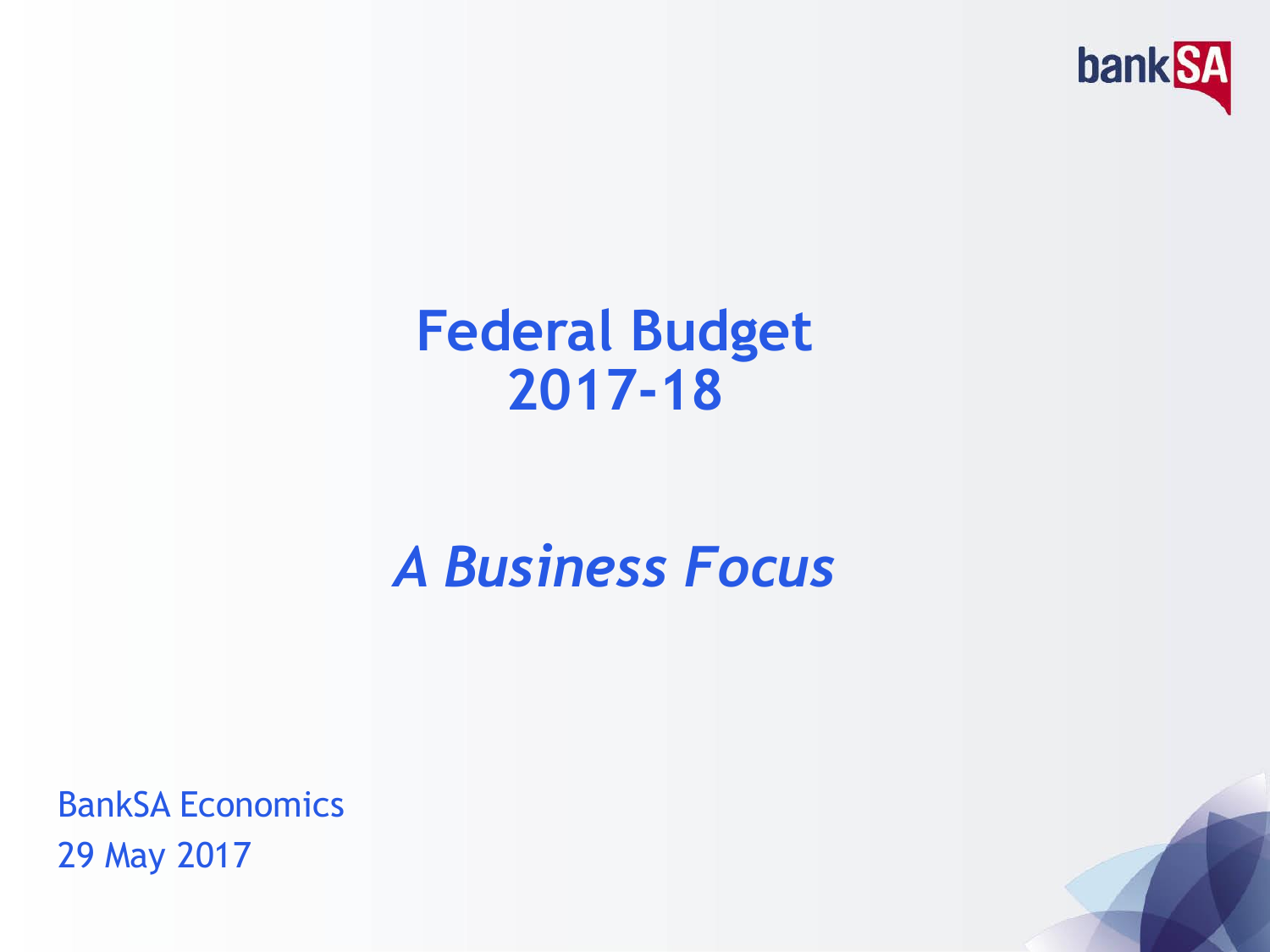

#### **Index**

|           | <b>Outline and Key Themes</b>        | $\overline{3}$ |
|-----------|--------------------------------------|----------------|
| $\bullet$ | Key Policies in This Year's Budget   | $\overline{4}$ |
| $\bullet$ | <b>Key Measures for Businesses</b>   | 5              |
| $\bullet$ | <b>Other Measures Affecting SMEs</b> | 6              |
| $\bullet$ | Property                             | $7 - 13$       |
| $\bullet$ | Infrastructure                       | $14 - 17$      |
| $\bullet$ | Manufacturing                        | 18             |
| $\bullet$ | Health                               | $19 - 20$      |
| $\bullet$ | <b>Hospitality and Leisure</b>       | $21 - 22$      |
| $\bullet$ | <b>Professional Services</b>         | $23 - 24$      |
| $\bullet$ | Education                            | $25 - 26$      |
| $\bullet$ | Seniors and Aged Care                | 27             |
| $\bullet$ | Consumer                             | 28             |
| $\bullet$ | Economic Impact of the Budget        | $29 - 35$      |
| $\bullet$ | <b>Disclaimer and Contacts Page</b>  | $36 - 37$      |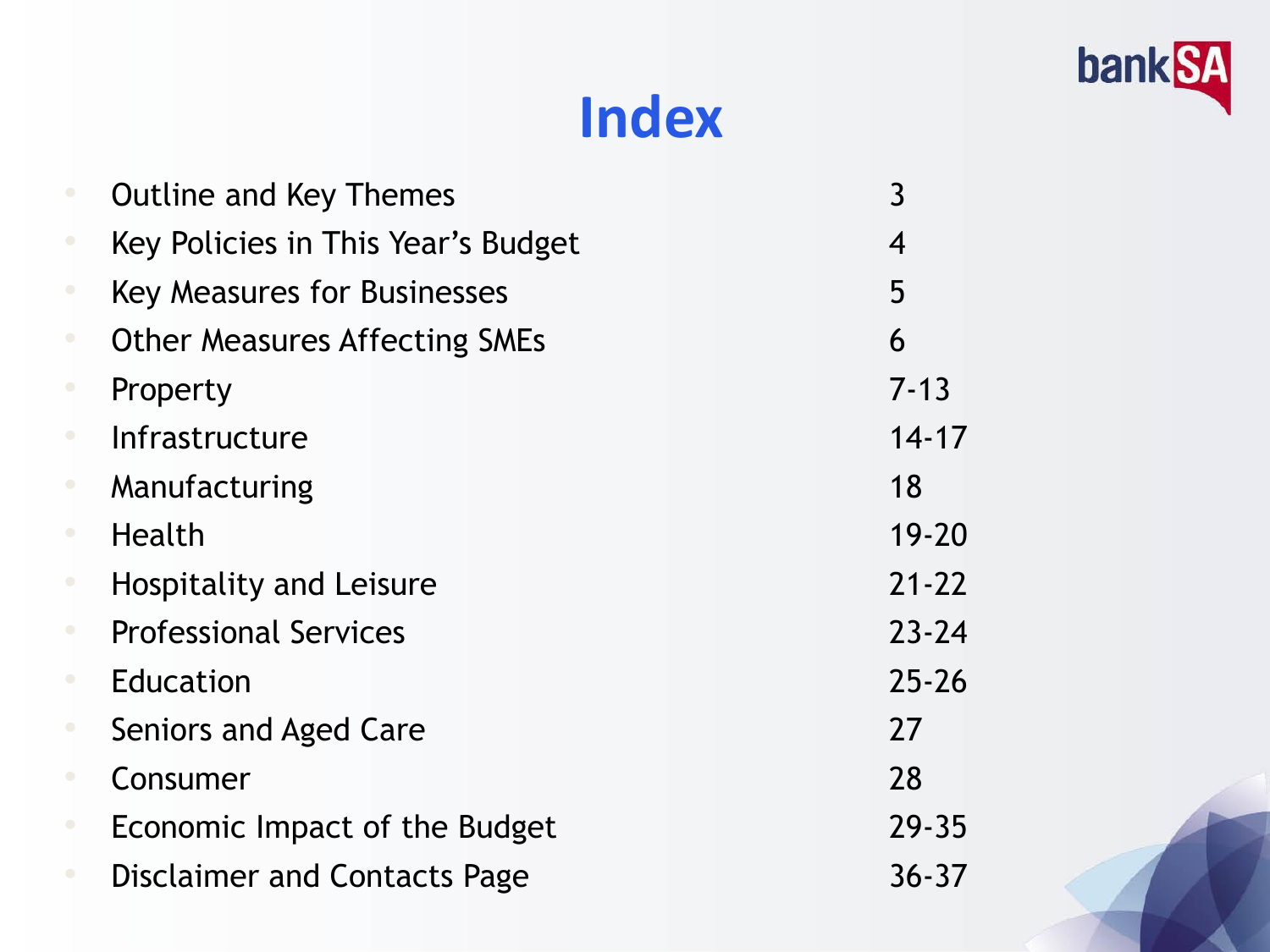

#### **Outline and Key Themes**

- The Federal Government released its Budget for 2017-18 on May 9.
- Budget deficit estimates for 2017-18 and in the out years deteriorated from the estimates provided five months earlier in the Mid Year Economic & Fiscal Outlook (MYEFO) and from the estimates given at the time of last year's budget.
- A return to surplus is still expected for 2020-21.
- While there were some measures aimed at Budget repair, the path to surplus continues to rely upon an improvement in economic growth & stronger wages growth.
- There were four 'broad' themes in this year's Budget. They were:
	- Infrastructure
	- Housing
	- Education
	- Levies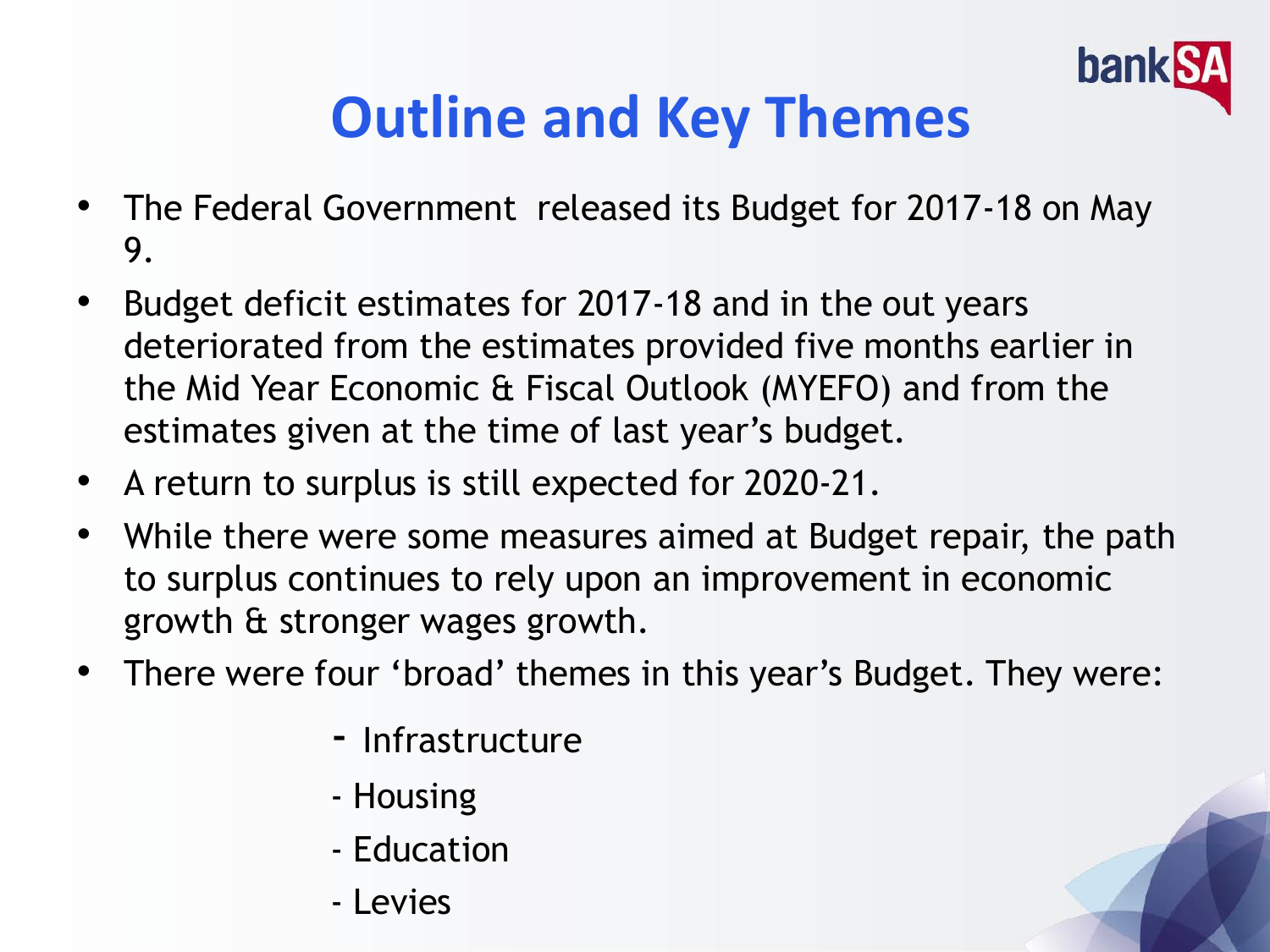#### **bankS Key Policies in This Year's Budget**

#### **Small Businesses**

 The accelerated depreciation write off for assets less than \$20,000 available to businesses with turnover less than \$10 million will be extended by another year to 30 June 2018.

#### **Infrastructure**

 Establishment of a 10 year allocation for funding in road and rail investment worth \$75 billion. **Housing** 

#### **All Businesses**

 A reaffirmation of the commitment to cut the company tax rate to 25% by 2026-27 for all companies.

#### **Personal Income Tax**

- **Increase to the Medicare** levy from 2.0% to 2.5% of taxable income from 1 July 2019. Current exemptions to stay in place.
- **The low-income threshold** is to be increased.

 A variety of measures aimed at improving housing affordability.

#### **Major Banks**

 A levy on Authorised Deposit-taking Institutions (ADIs) with licensed entity liabilities of at least \$100 billion of an annualised 6 basis points of liabilities.

#### **Education**

- \$18.6 billion education package on needs-based funding.
- Higher education funding cut by \$2.8 billion.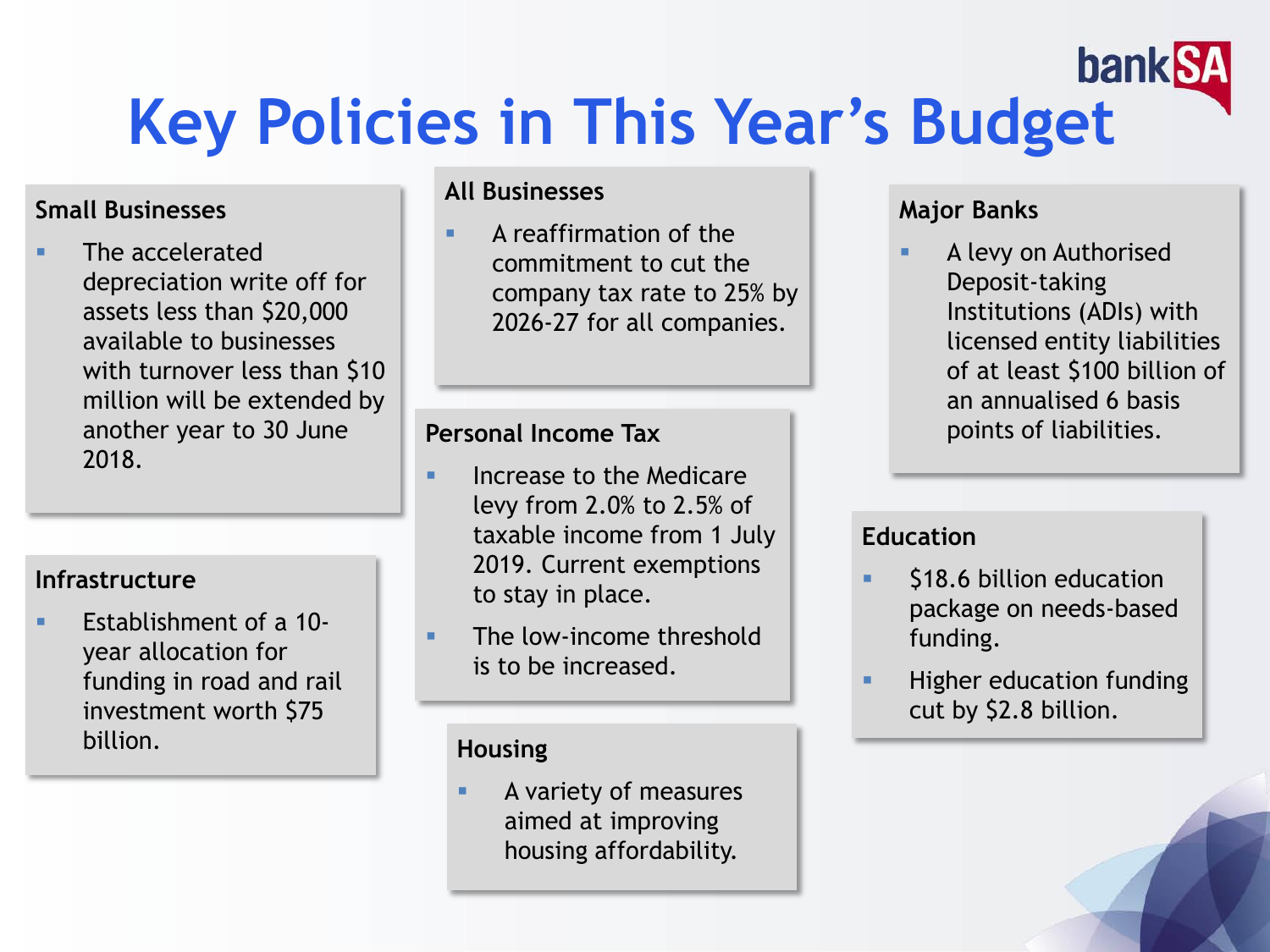#### **banl Key Measures for Businesses**

- The government re-committed to reducing the company tax rate to 25% for all companies by 2026-27. This measure was announced in last year's Budget.
- The immediate tax deduction for assets costing less than \$20,000, which was due to expire 30 June 2017, has been extended another year. It will continue to apply to businesses with turnover of less than \$10 million.
- Abolition of 457 visa and replaced with a new Temporary Skill Shortage (TSS) visa, which will have stricter eligibility requirements.
- From March 2018, businesses with employees on a Temporary Skill Shortage (TSS) visa need to pay an annual levy and business with employees sponsored on subclass 186 visas or subclass 187 visas need to pay a one-off payment.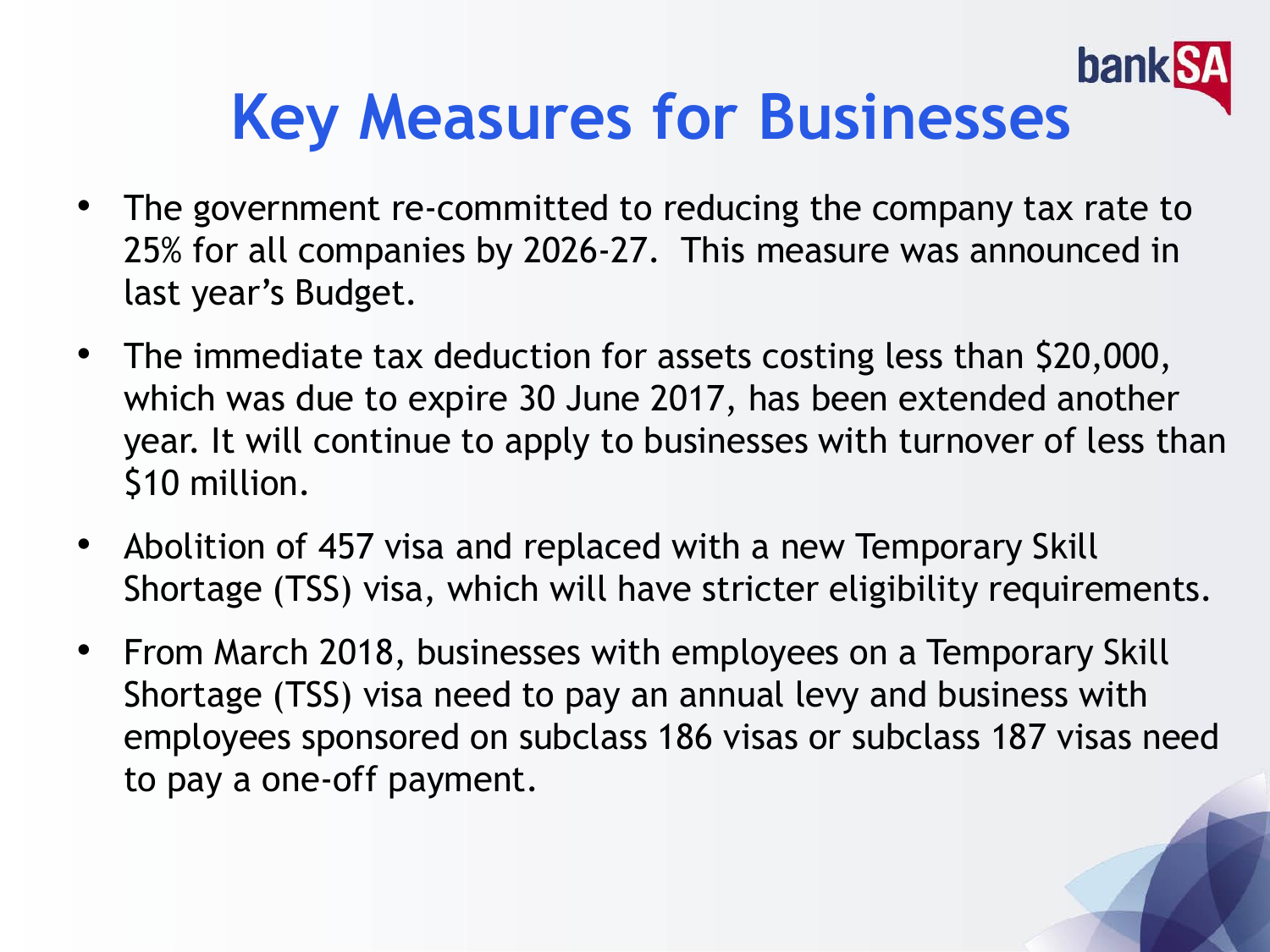#### **ban Other Measures Affecting SMEs**

- The government will provide \$300 million over two years to establish a National Partnership on Regulatory Reform (NPRR) with States and Territories to remove regulatory restrictions on small businesses and competition. However, the measure is reportedly facing resistance in some States.
- Capital gains tax (CGT) concessions will be amended so that concessions can only be accessed in relation to assets used in a small business or ownership interests in a small business.
- \$15 million towards a small business information campaign to educate small business on programs and assistance available to them.
- The taxable payments reporting system (TPRS) has been extended to contractors in the courier and cleaning industries. TPRS requires businesses to report payments made to contractors to the ATO and is currently in place in the building and construction industry.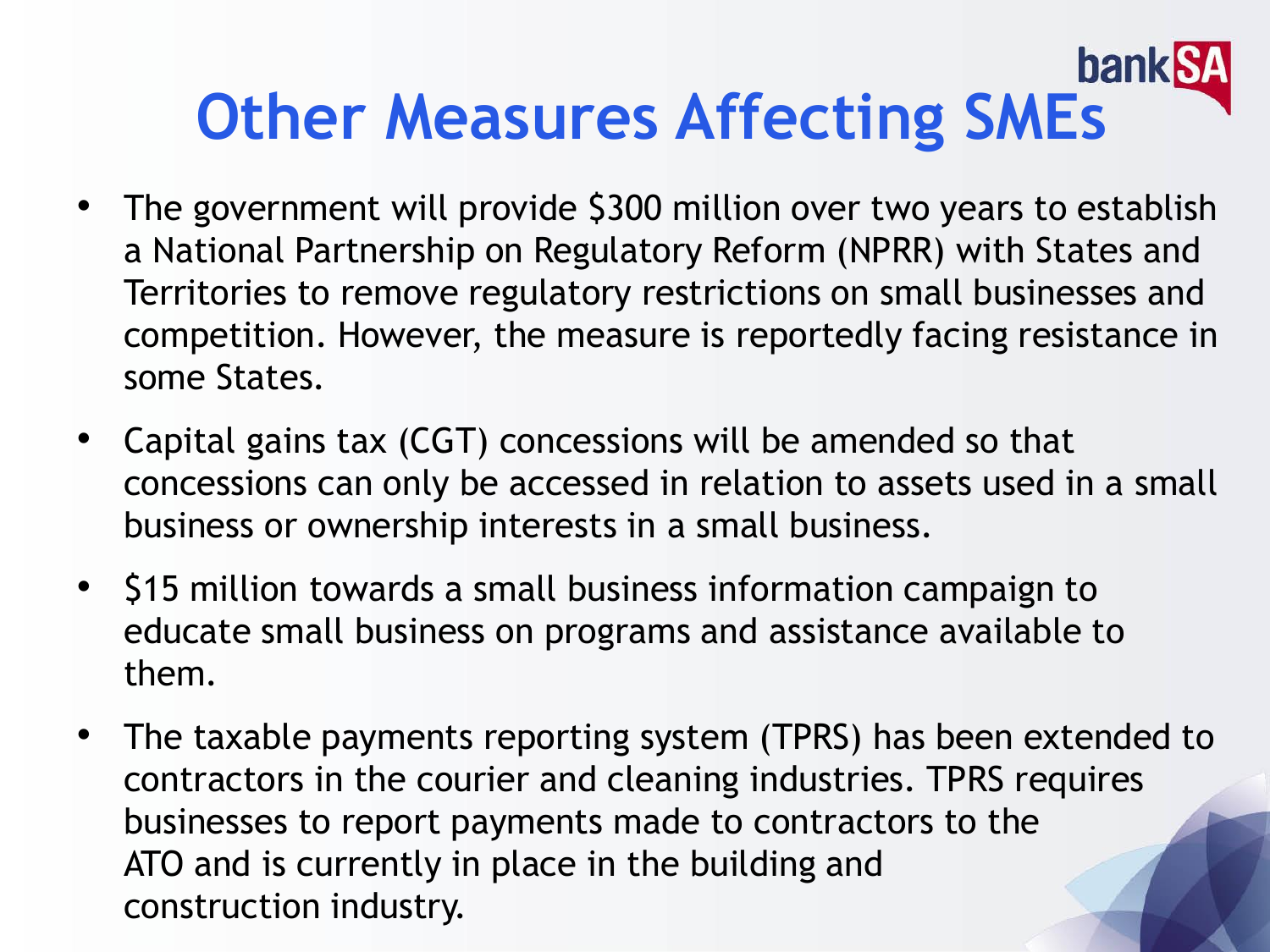#### **bank Property – First-Home Buyers**

- Allow voluntary contributions to superannuation from 1 July 2017 to be withdrawn for a first-home deposit. Up to \$15,000 per annum and \$30,000 in total can be contributed and withdrawn from 1 July 2018.
- Concessional contributions and associated deemed earnings will be taxed at 15%. Non-concessional contributions will not be taxed nor will withdrawals of non-concessional amounts.
- Withdrawals of concessional contributions and earnings will be taxed at the individual's marginal rate less a 30% offset.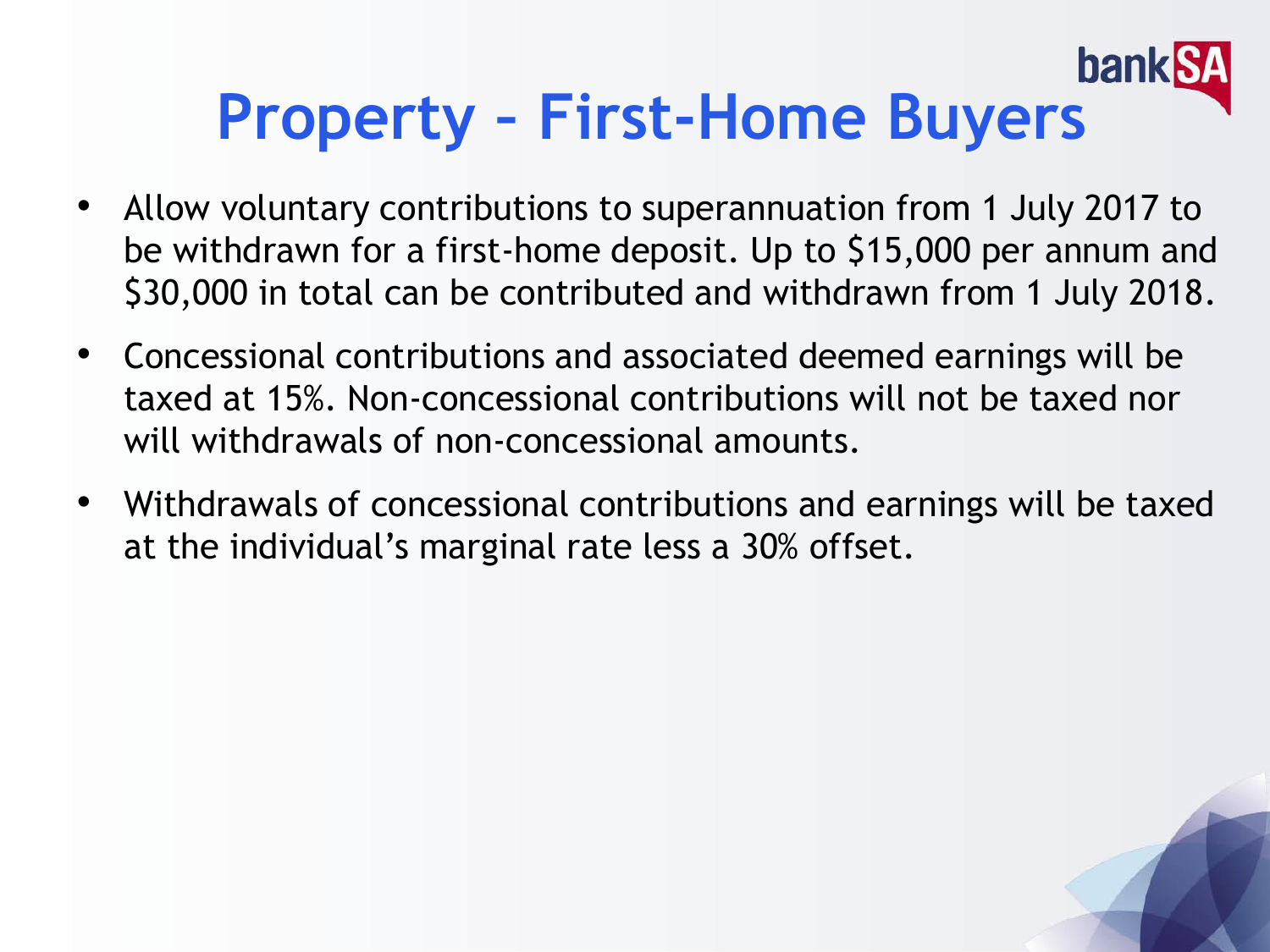

### **Property – Foreigners**

- Introduction of a "ghost tax" on foreign owners of residential property which are unoccupied or unavailable for rent for at least 6 months. The charge is levied annually and worth the foreign investment application fee.
- Expanding capital gains tax (CGT) measures on foreigners. This includes denying access to the CGT main residence exemption (from 9 May 2017), increasing the CGT withholding rate (from 10% to 12.5%), and reducing the CGT withholding threshold for foreign tax residents (from \$2 million to \$750,000).
- A cap of 50% on foreign ownership in new housing developments, effective 9 May 2017.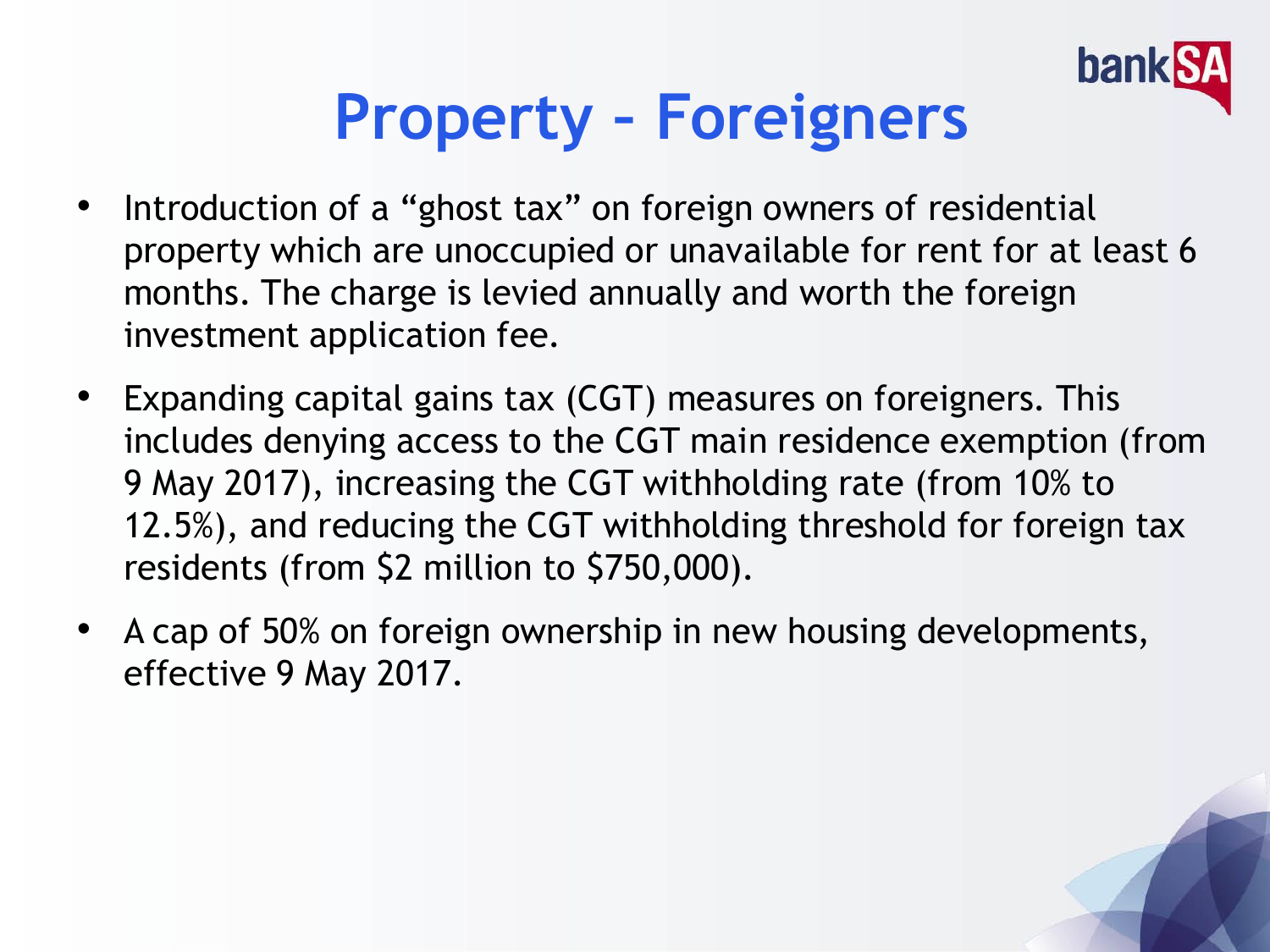

### **Property - Investors**

- From 1 July 2017, the Government will limit plant and equipment depreciation deductions to outlays actually incurred by investors in residential real estate properties. This means that owners of a property will not be able to claim deductions for plant and equipment purchased by a previous owner of the property. This measure applies to residential properties purchased after 9 May 2017.
- Deductions for travel expenses related to inspecting, maintaining or collecting rent for a residential property will no longer be allowed from
	- 1 July 2017.
- From 1 January 2018, the capital gains tax (CGT) discount will increase from 50% to 60% for investment in qualified affordable housing.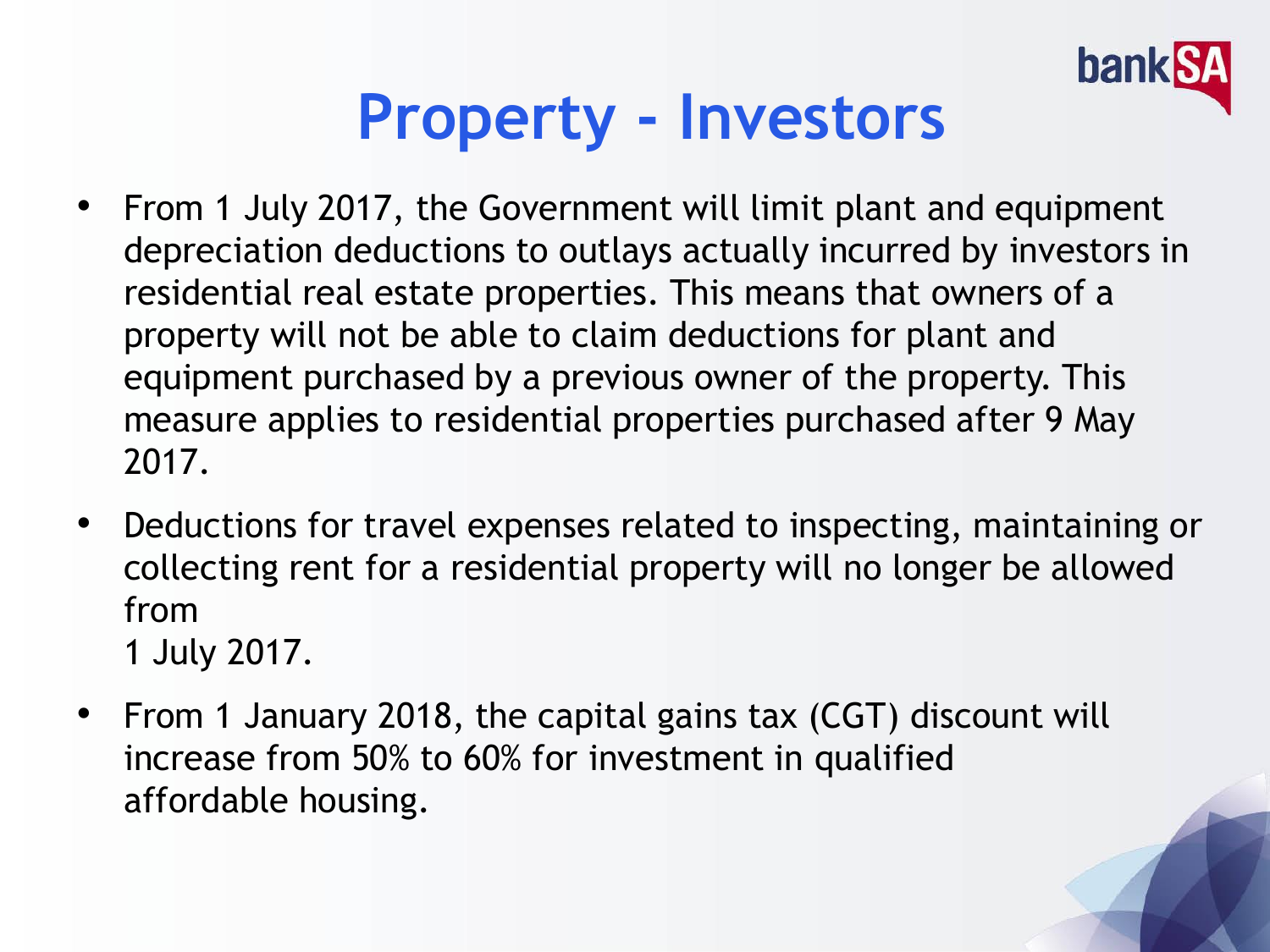

#### **Property - Retirees**

• Allowing people aged over 65 years old to make a non-concessional contribution of up to \$300,000 from the proceeds of selling their home from 1 July 2018.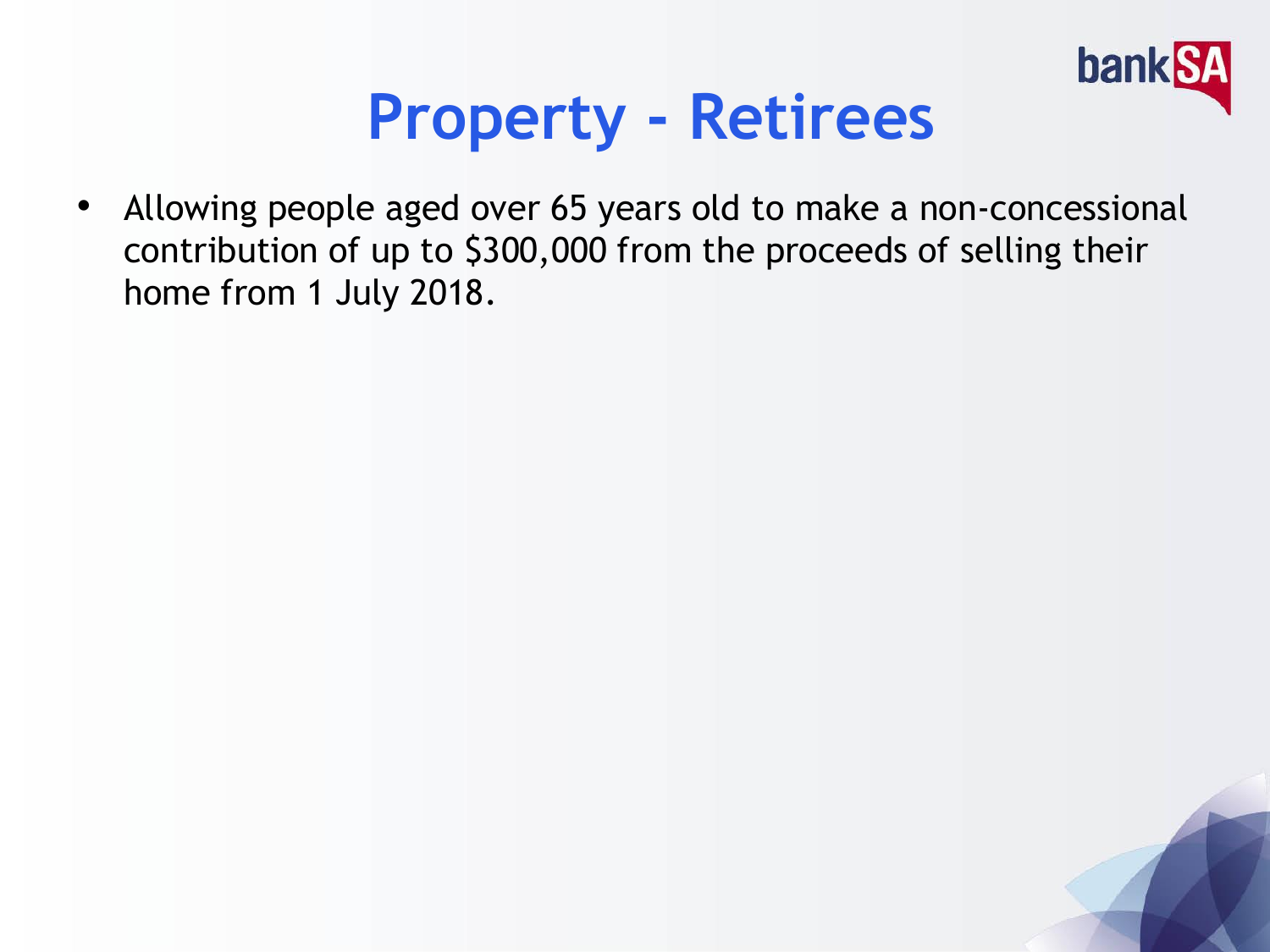

- There were a raft of measures designed to support affordable housing associations. These include:
- Enabling Managed Investment Trusts (MITs) to invest in affordable housing. This will give tax concessions for investors through MITs.
- Establishing a National Housing Finance and Investment Corporation (NHFIC). The NHFIC will act as a bond aggregator to provide cheaper and longer-term financing through the wholesale market for community housing providers.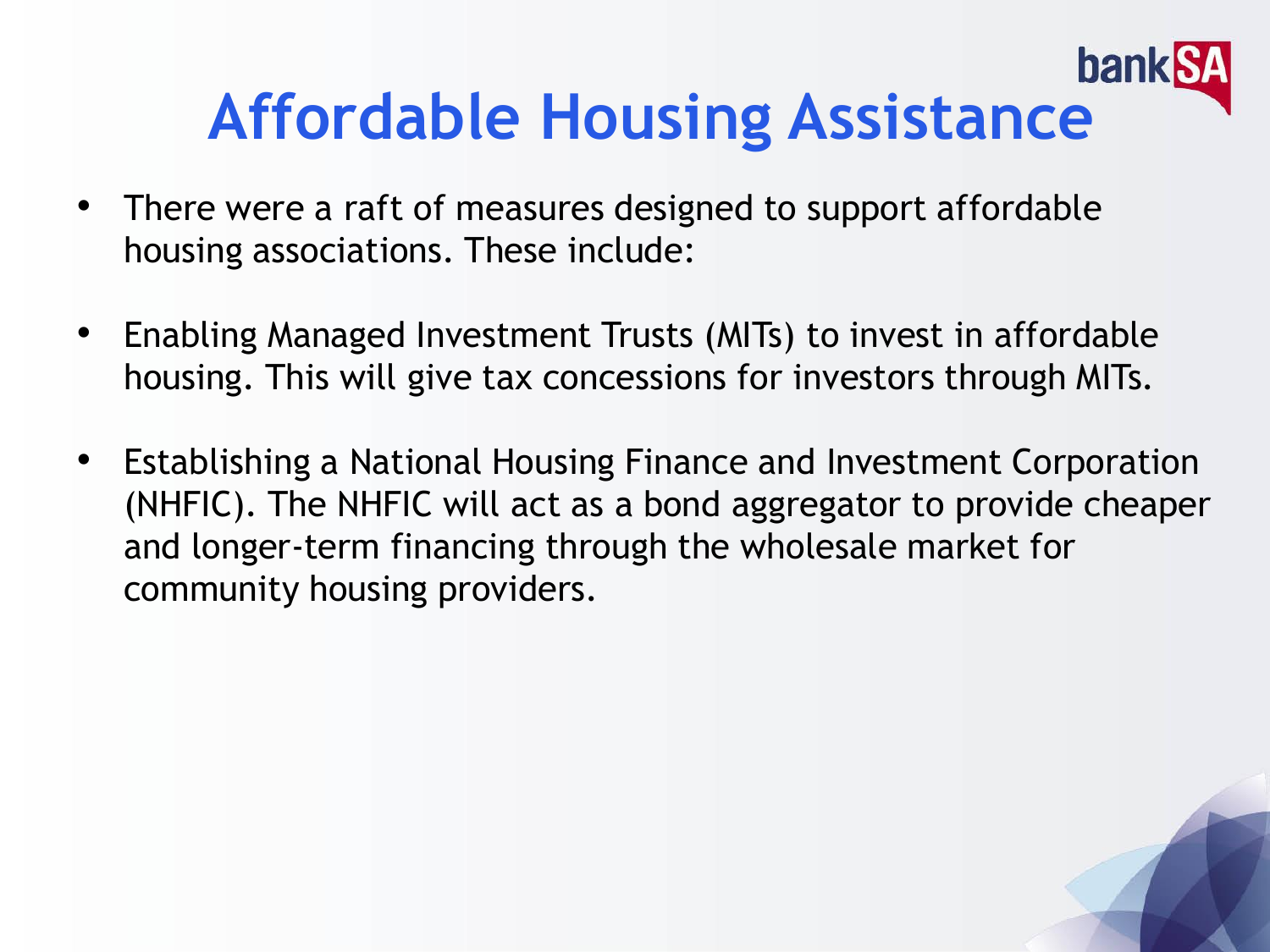#### **bankS Housing Affordability & the Budget**



The announced measures only tinker around the edges in addressing housing affordability. Residential property prices are elevated, particularly in Sydney and Melbourne, because interest rates are low. In Sydney, there is also a shortage of dwellings.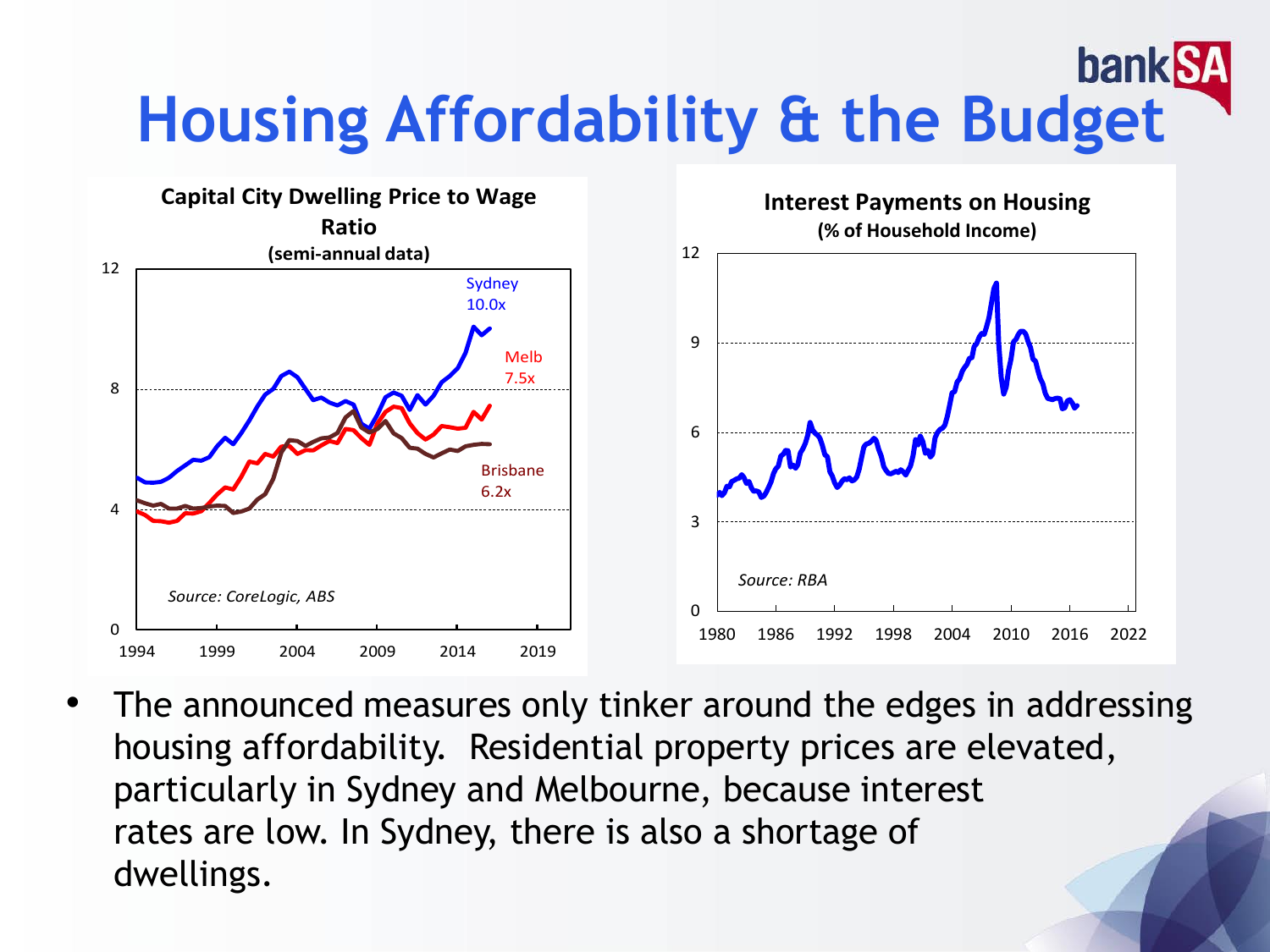#### **bank Resi Building - Downturn Looms?**

- Demand for new residential developments will likely be negatively impacted - reflecting the new measures to restrict plant and depreciation deductions for investors and restricting foreign purchases to 50% of new developments.
- These restrictions on new developments could exacerbate a downturn in residential construction at a time when the cycle is already beginning to turn.
- The measure introduced to encourage housing demand from first-home buyers is only modest.

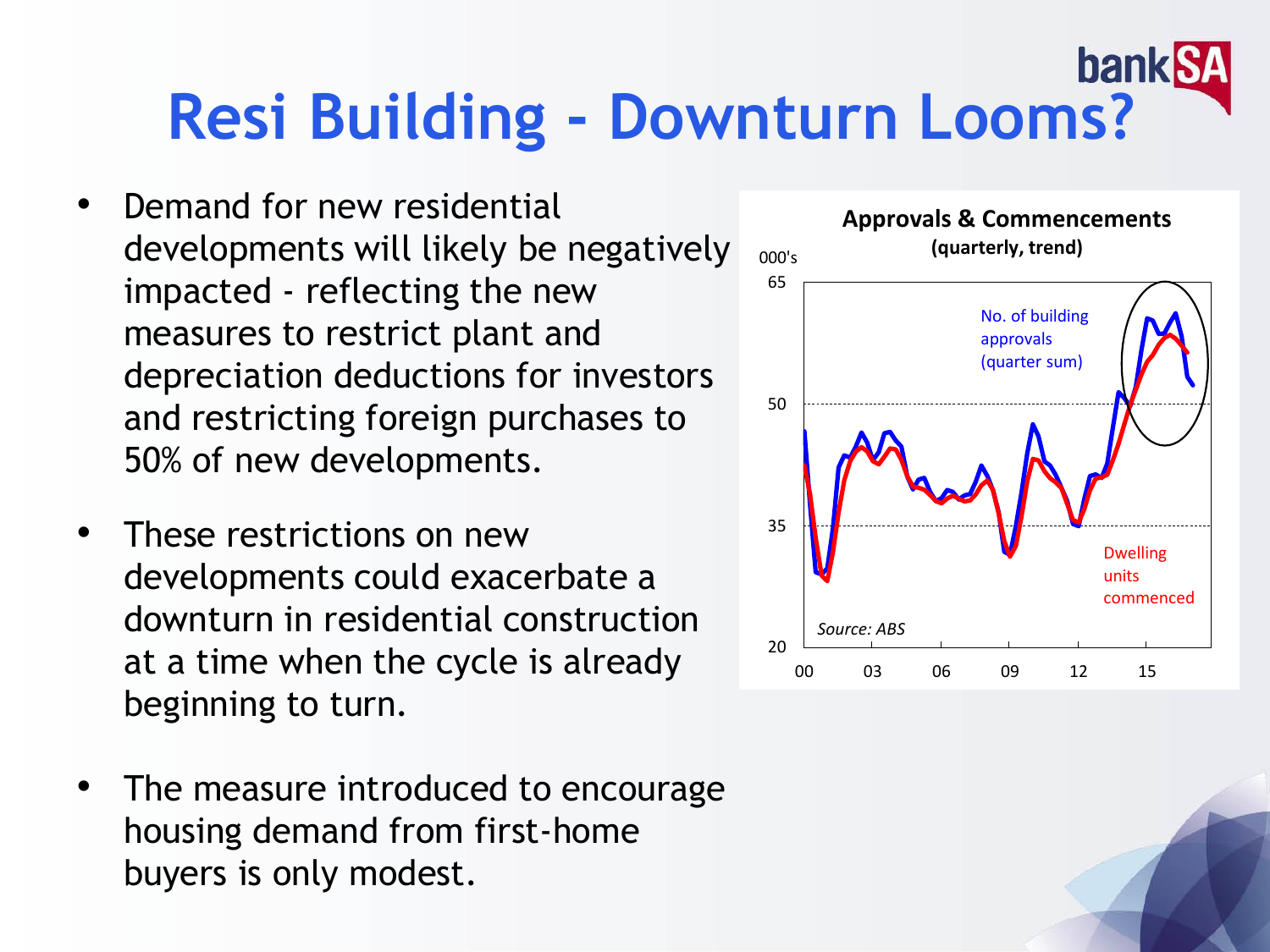

### **Infrastructure - NSW**

- Forms the centrepiece of the Federal Budget. Provides stimulus to the economy by boosting construction, jobs and economic activity.
- Increasing total funding and financing commitments to transport infrastructure projects to over \$70 billion from 2013-14 to 2020-21.
- The main projects by States and territories are:

#### **New South Wales:**

• The Government is making an equity investment of up to \$5.3 billion in WSA Co, a new Commonwealth-owned company, to fund the first stage of development of Western Sydney Airport. Works will commence by late 2018 and airport operations will begin by 2026. The terminal will have capacity for 10 million passengers each year — about the size

of Adelaide Airport. \$13.8 million for the Far North Collector Road. Forecast to generate 20,000 jobs by the early 2030s.

• \$13.8 million for the Far North Collector Road.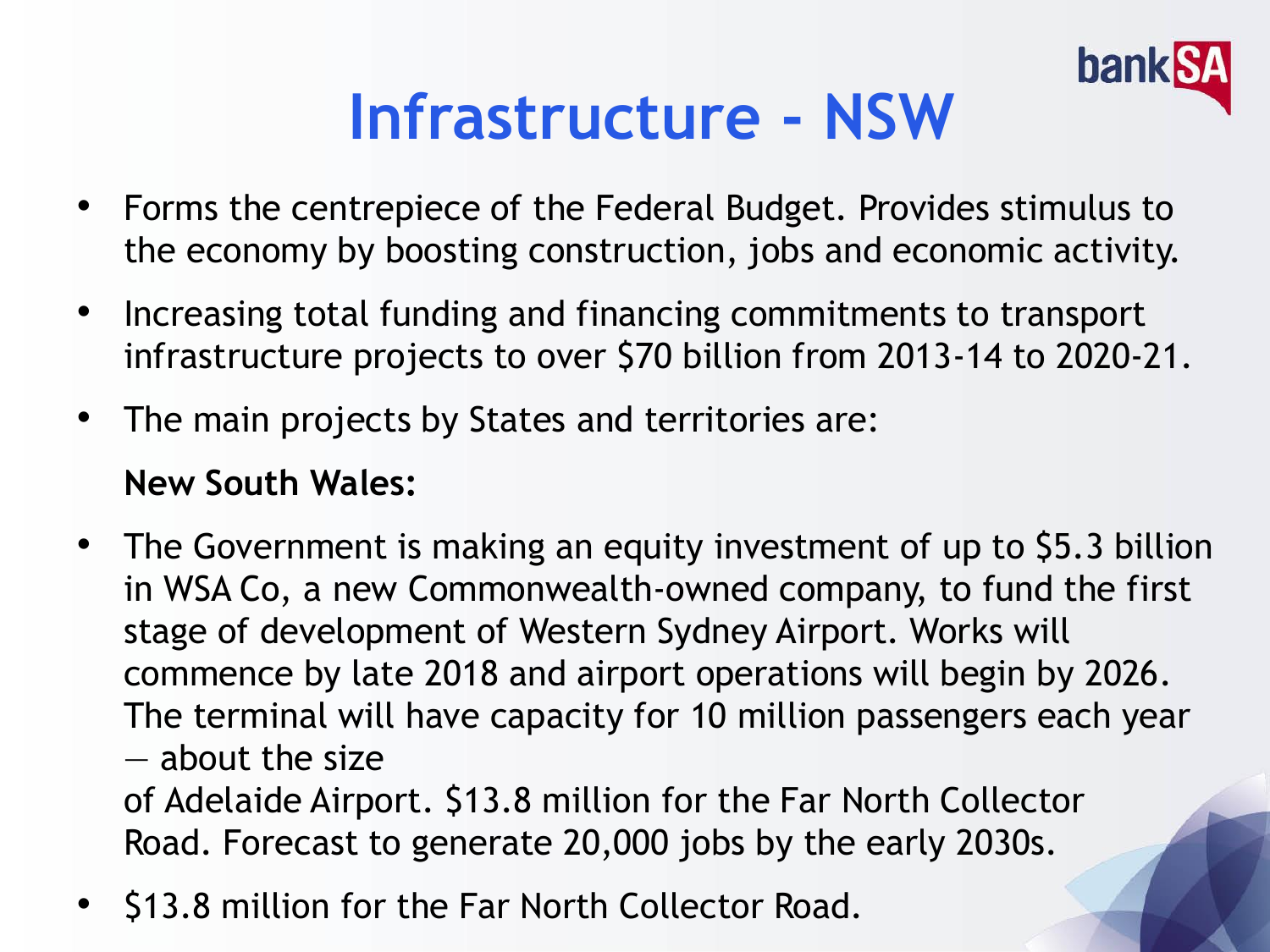#### **bank Infrastructure – QLD and VIC**

#### **Queensland:**

• \$843.8 million for new Bruce Highway priority projects, including for the Pine River to Caloundra upgrade and Deception Bay interchange upgrade.

**Victoria:**

- \$1 billion in additional infrastructure funding for Victoria. Including \$500 million to upgrade regional rail and \$30 million to support planning for a rail link from the Melbourne CBD to Tullamarine Airport.
- The funding to upgrade regional rail will include \$100 million for the Geelong Rail Line duplication and \$100 million for the North East Rail Line upgrade.
- Provision of a further \$20.2 million for Murray Basin Rail.
- \$30 million over two years from 2017-18 for business-case development for the Tullamarine Rail Link.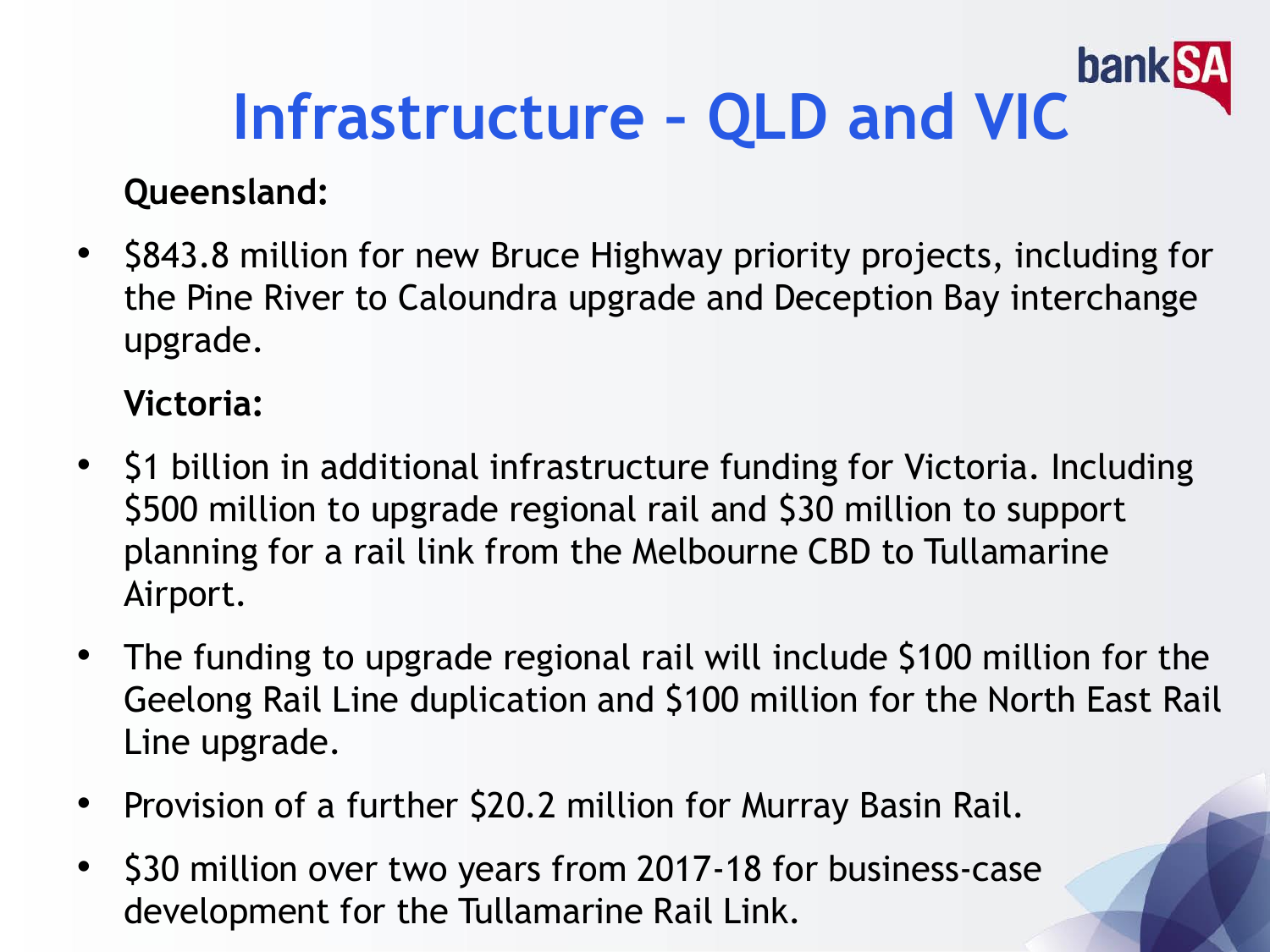# **Infrastructure – Joint NSW / QLD / VIC**

#### **Regional NSW, Queensland and Victoria:**

- The Government will deliver the Melbourne to Brisbane Inland Rail project.
- It will do this through a \$8.4 billion equity investment in the Australian Rail Track Corporation and a public private partnership for the most complex elements of the project.
- Work on this 1,700 km nation building rail investment will commence in 2017-18 and is projected in the Budget to support 16,000 jobs at the peak of construction.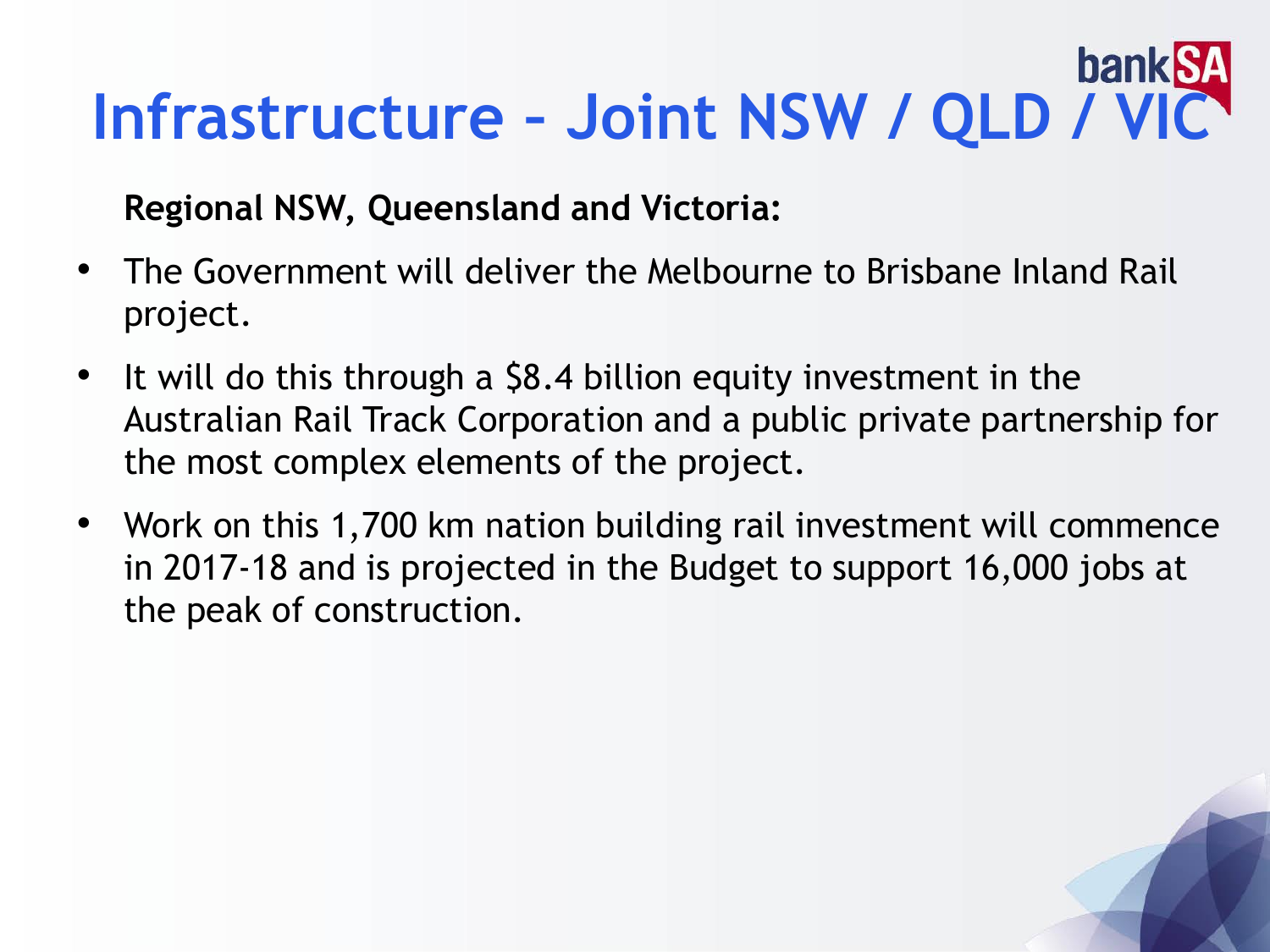

### **Infrastructure – SA and WA**

#### **South Australia:**

- \$40 million in local roads funding **Western Australia:**
- \$1.6 billion for new projects, including for better road access to the Fiona Stanley Hospital precinct and \$700 million towards the METRONET rail project.

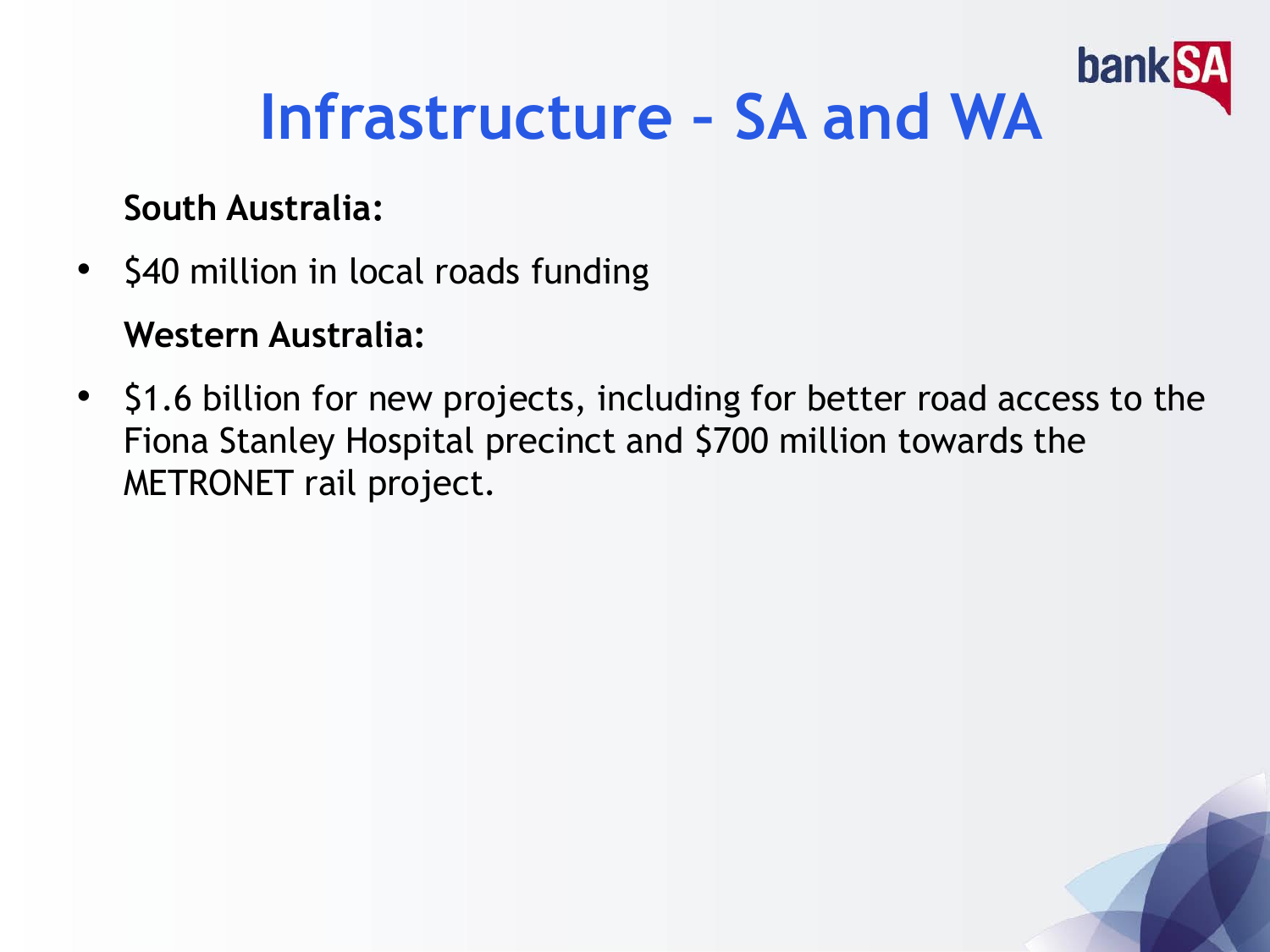

### **Manufacturing**

- A \$101.5 million Advanced Manufacturing Fund to promote research and capital development for high-technology manufacturing businesses.
- \$30 million for the Portland Aluminium Smelter joint venture.
- High-value added and specialised manufacturing are the more viable areas of manufacturing in Australia.
- The fall in the Australian dollar since its 2013 peak has eased pressure off the sector.
- More recently, improving demand from Asian economies are helping lift the prospects for manufacturing industries.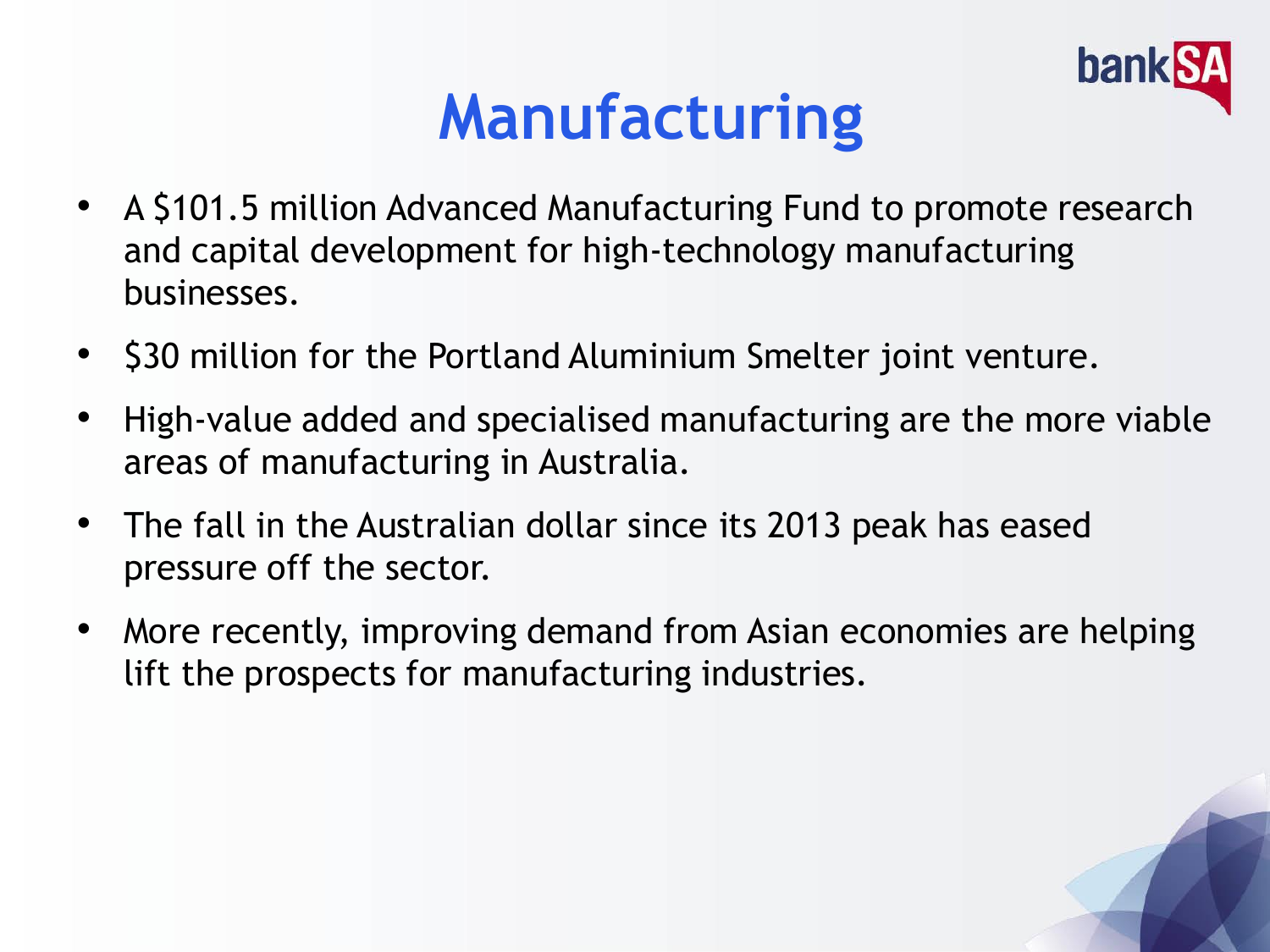### **Health - I**



- The health sector was a 'winner' in this budget. The government plans to spend \$1 billion more on health next financial year.
- An increase in the Medicare levy from 1 July 2019 from 2% to 2.5% will ensure the National Disability Insurance Scheme is fully funded by 2020. This will support people with a significant and permanent disability. News reports suggest the Labor party is opposed to the Medicare Levy increase for those people earning under \$87,000 a year.
- Indexation of certain items on the Medicare Benefits Schedule will be phased back in at a cost of \$1 billion over four years from 2017-18. This includes the lifting of the four-year freeze on Medicare rebates for some GP visits from July 2017, extending to specialists and specialist procedures over the following two years.
- A standard GP consultation which has remained at \$37.05 since 2013 will rise to \$40.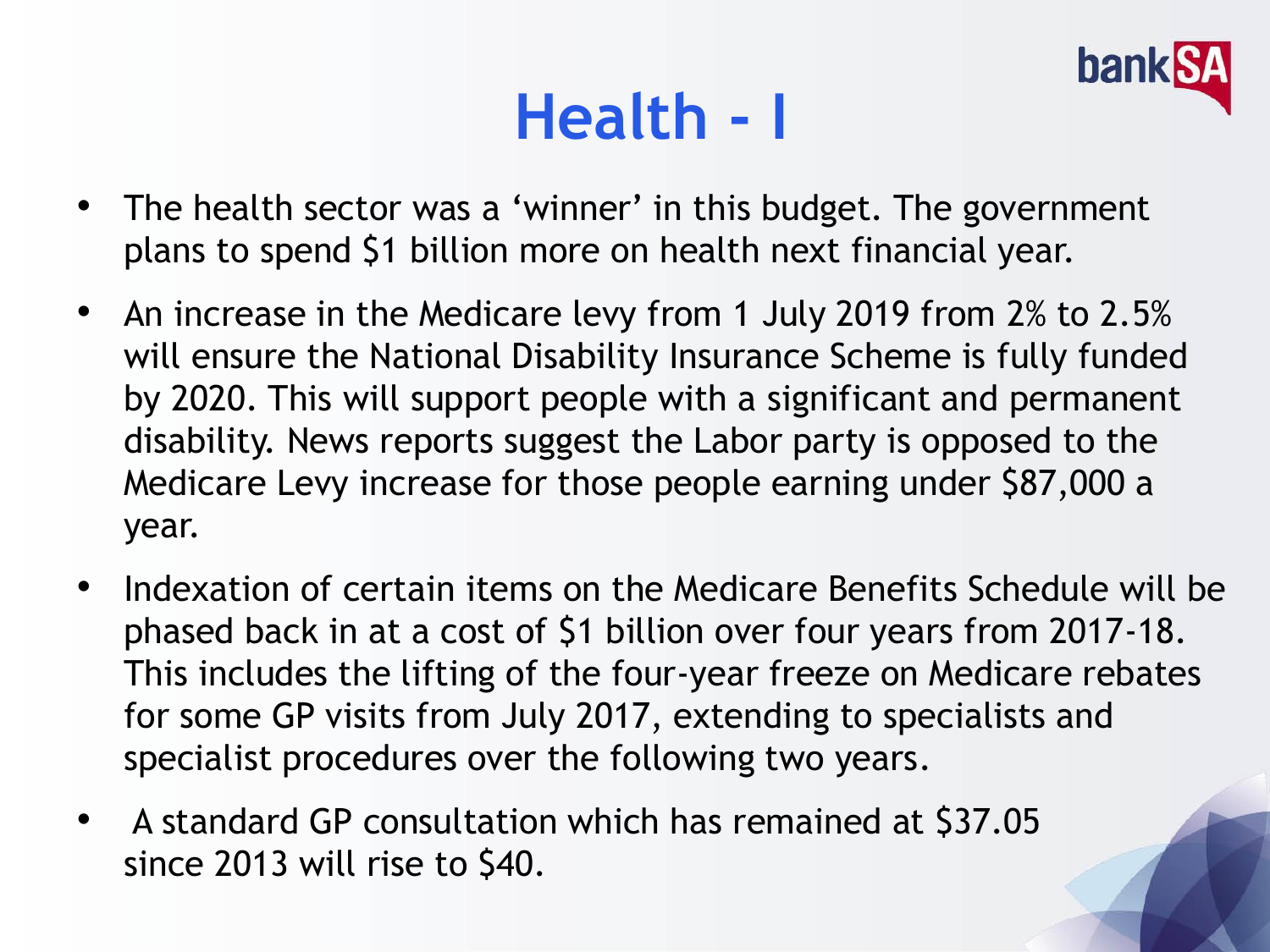### **Health - II**



- Funding to continue and expand the My Health Record system at a cost of \$374.2 million over two years from 2017-18.
- Increased funding for mental health, including mental health support, treatment and research.
- Funding to modernise the information, communication & technology (ICT) and payments systems for health services, including Medicare, the Pharmaceutical Benefits Scheme, aged care and related payments.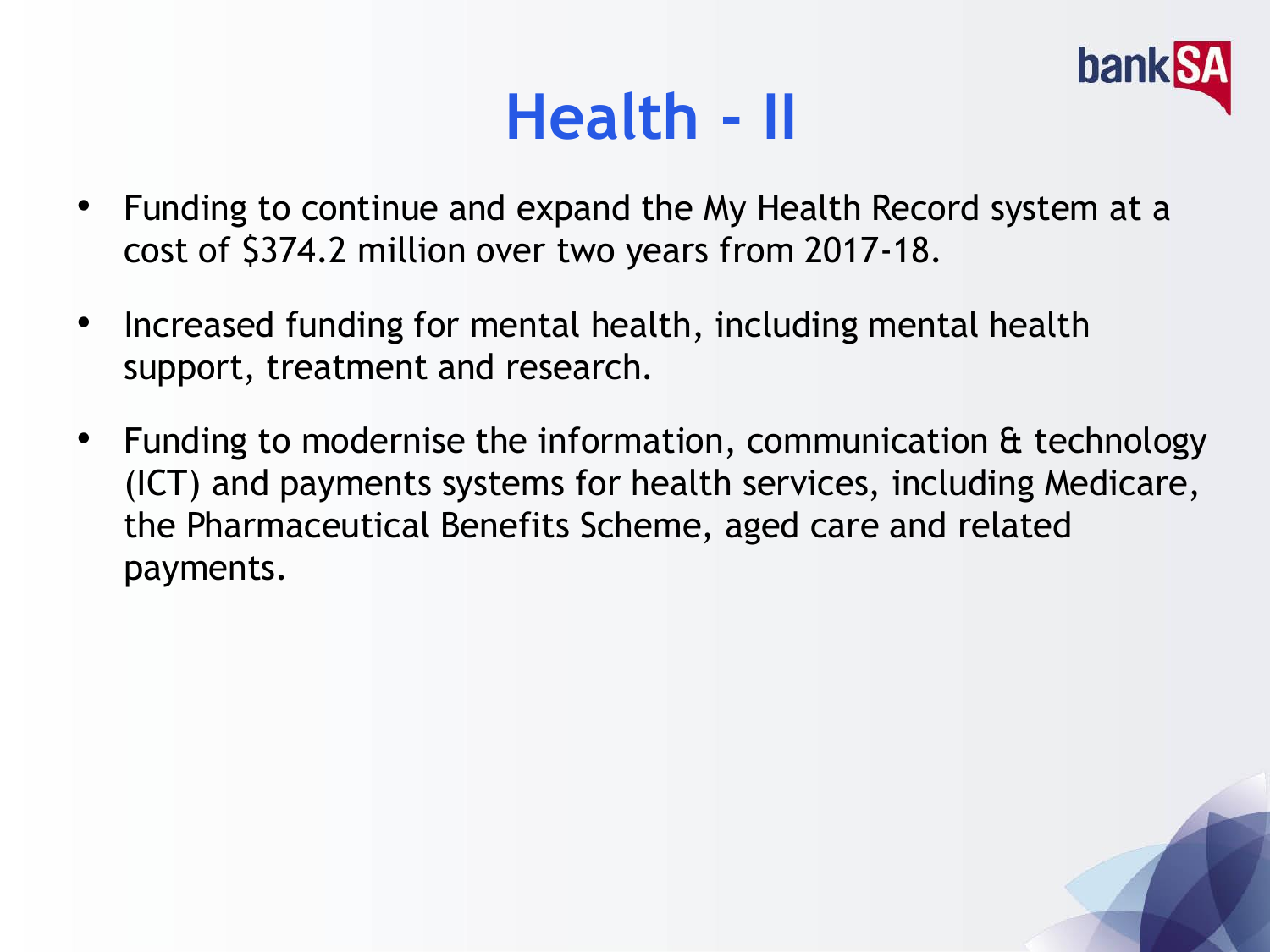# **Hospitality and Leisure - I**

ban

- The increase in the Medicare levy from 2% to 2.5% from 1 July 2019 will weigh on consumer spending, particularly discretionary forms of spending, negatively impacting the leisure/hospitality industry.
- The spending power of higher-income earners, however, will benefit from the ending of the budget repair levy.
- The increased spending on infrastructure will likely have a positive impact on the tourism industry. Projects include the Western Sydney Airport.
- Funding to promote tourism in the region impacted by Cyclone Debbie in 2016-17 is a positive for the industry. However, the budget included reduced funding to Tourism Australia over the next four years.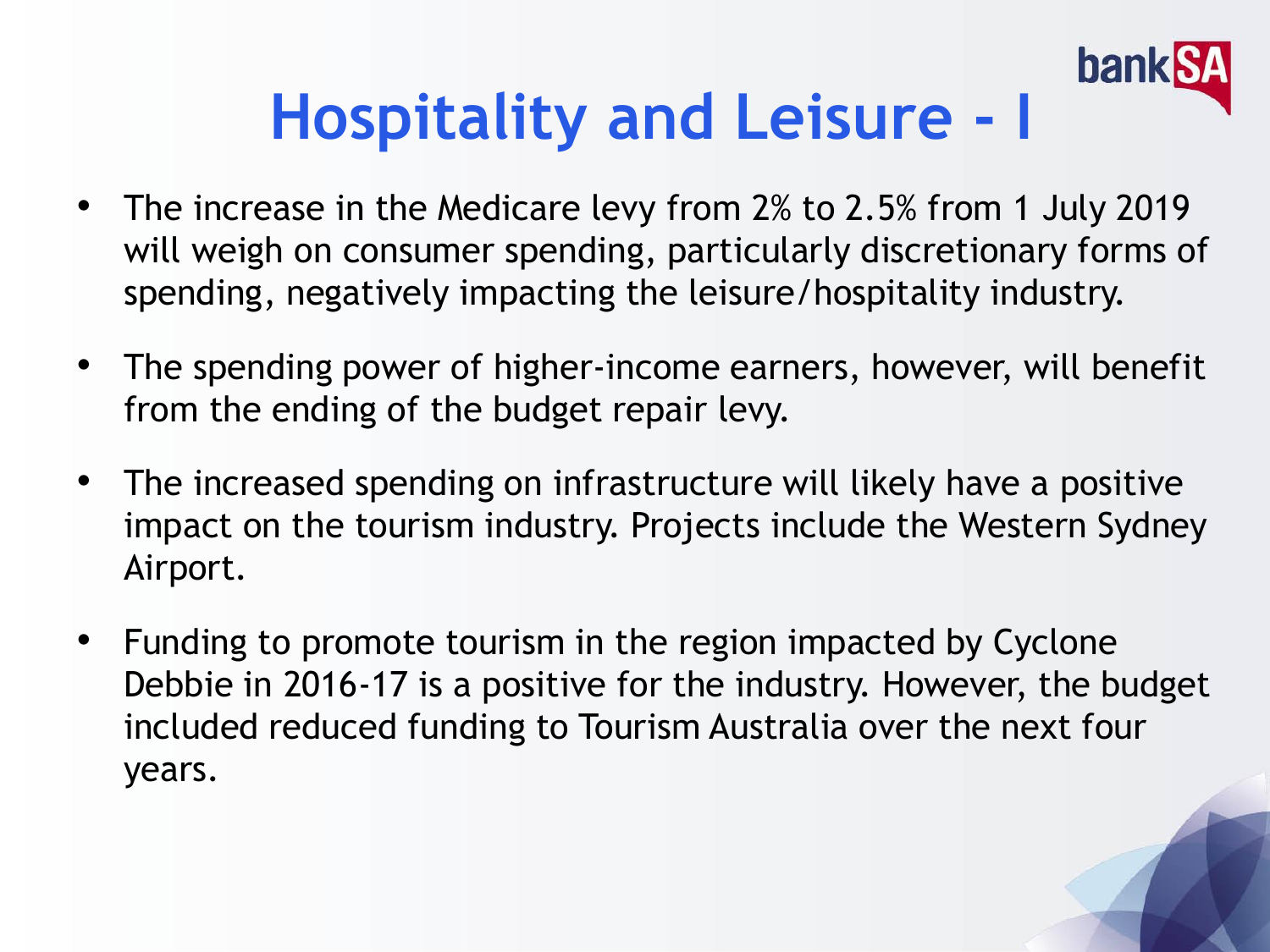#### **banl Hospitality and Leisure - II**

- The hospitality and leisure industry employs many people on Temporary Work 457 visas, especially in roles such as chefs, cooks and restaurant managers. These visas are being removed. They will be replaced with Temporary Skills Shortage visas, which are more restrictive and costly (with a levy for employers on these and certain other visas).
- The levy payments by employers for employees on the Temporary Skills Shortage visas, along with funding from the Government, will be used to fund the Skilling Australians Fund. This will increase apprenticeships and traineeships, which will provide a boost to hospitality and leisure staffing in time.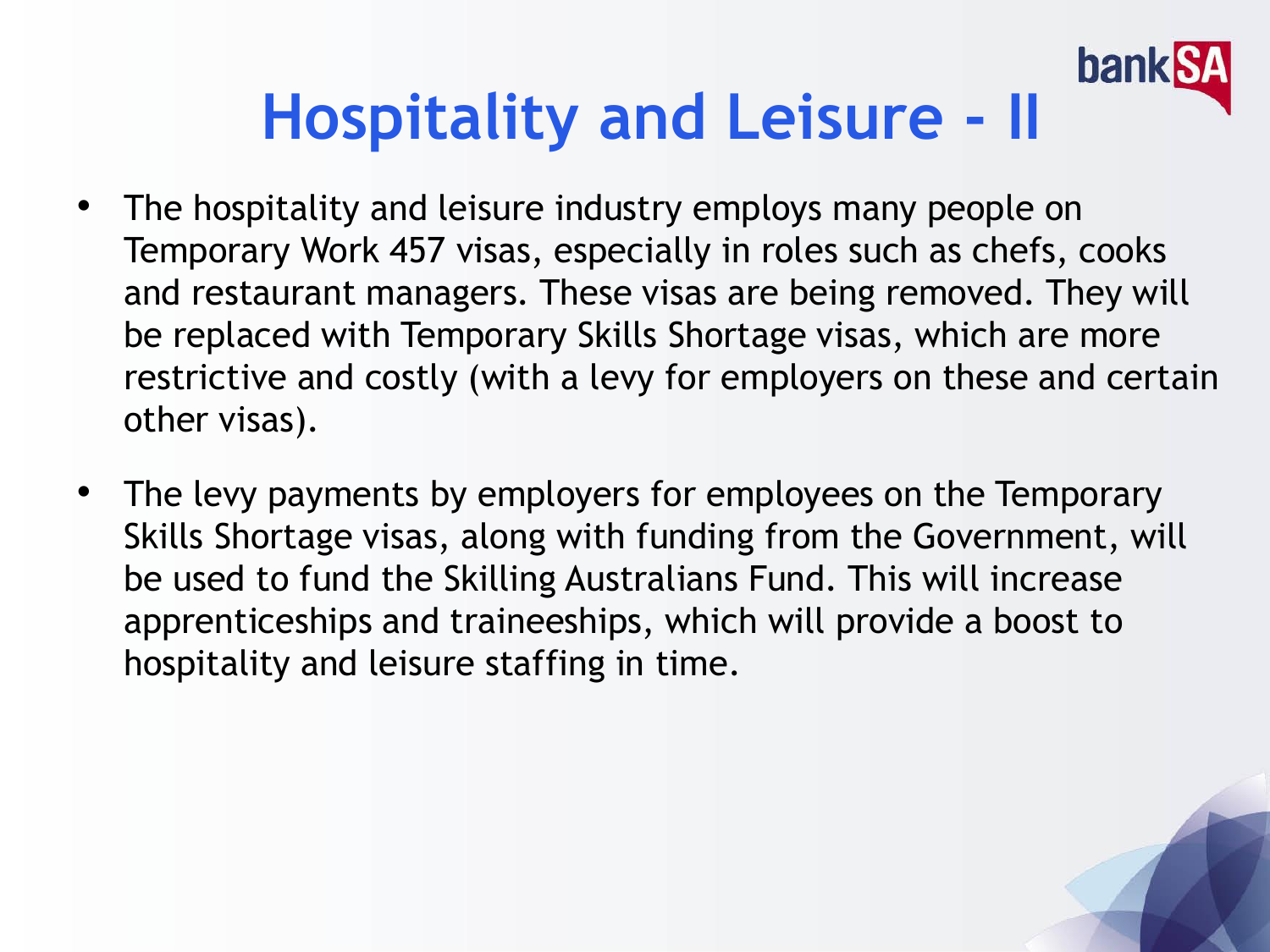

### **Professional Services - I**

- Small businesses will continue to be able to immediately deduct eligible assets costing less than \$20,000 for another 12 months (to 30 June 2018). This will help with cash flow for small businesses (with annual turnover up to \$10 million).
- The budget committed to lowering the company tax rate to 25% for all businesses by 2026-27 (as announced in the previous Budget).
- The budget provided up to \$300 million over two years to establish a National Partnership on Regulatory Reform (NPRR) to allow the State and Territory governments to reduce regulatory restrictions on small businesses (i.e. red tape). News reports suggest some States have refused to participate, so the impact of this measure is now uncertain.
- Following the Interim report of the Black Economy Taskforce, the Government will prohibit sales suppression technology and software which allows businesses to understate income.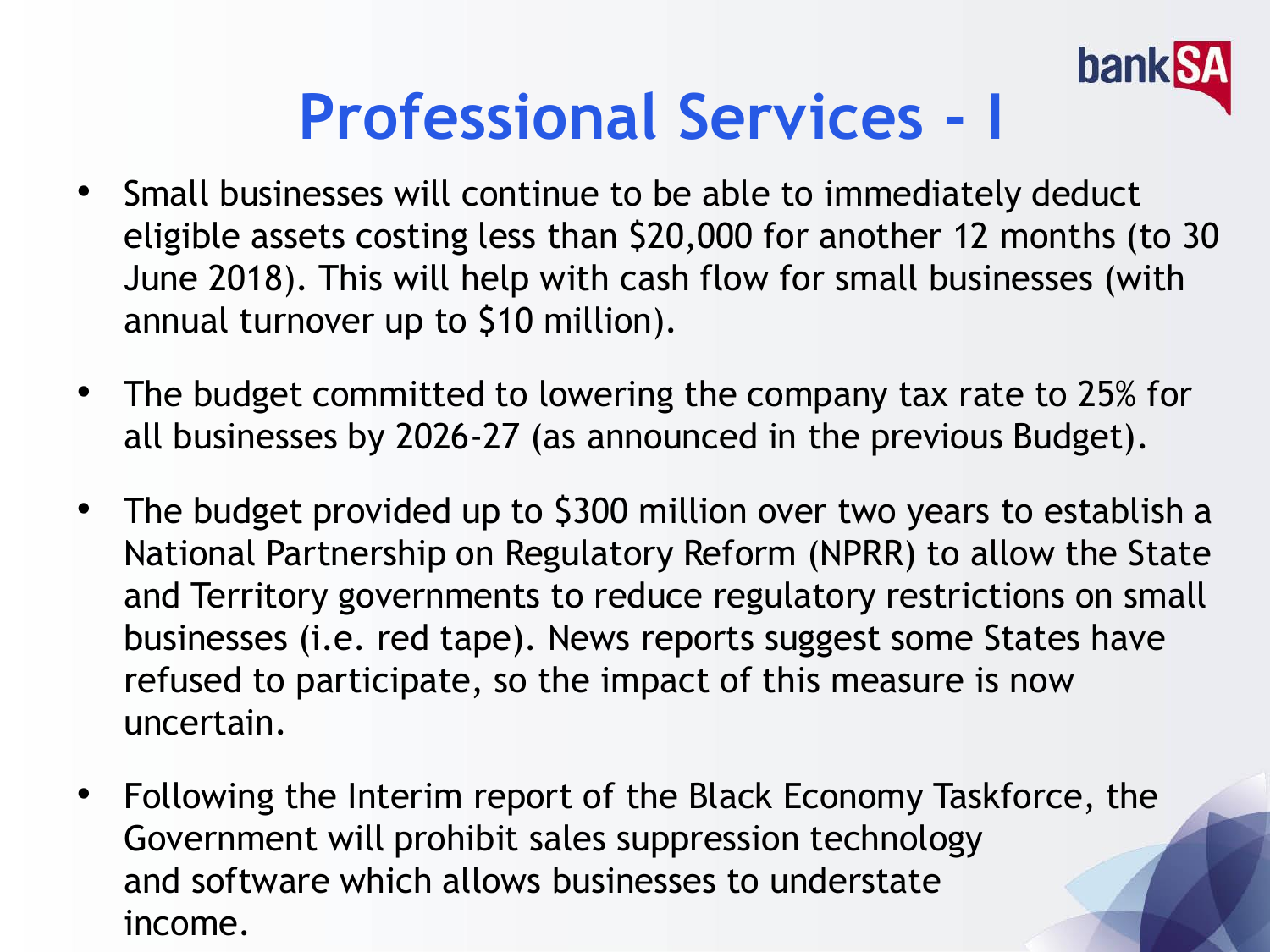# **Professional Services - II**

bank

- Access to CGT concessions for small business will be tightened from 1 July 2017.
- Extension of current tax relief for the merging superannuation funds until 1 July 2020.
- The use of limited recourse borrowing arrangements in a superannuation fund will be included in a member's total superannuation balance and pension transfer balance cap (of \$1.6 million) from 1 July 2017.
- The integrity of related-party transactions within superannuation funds will be tightened from 1 July 2018.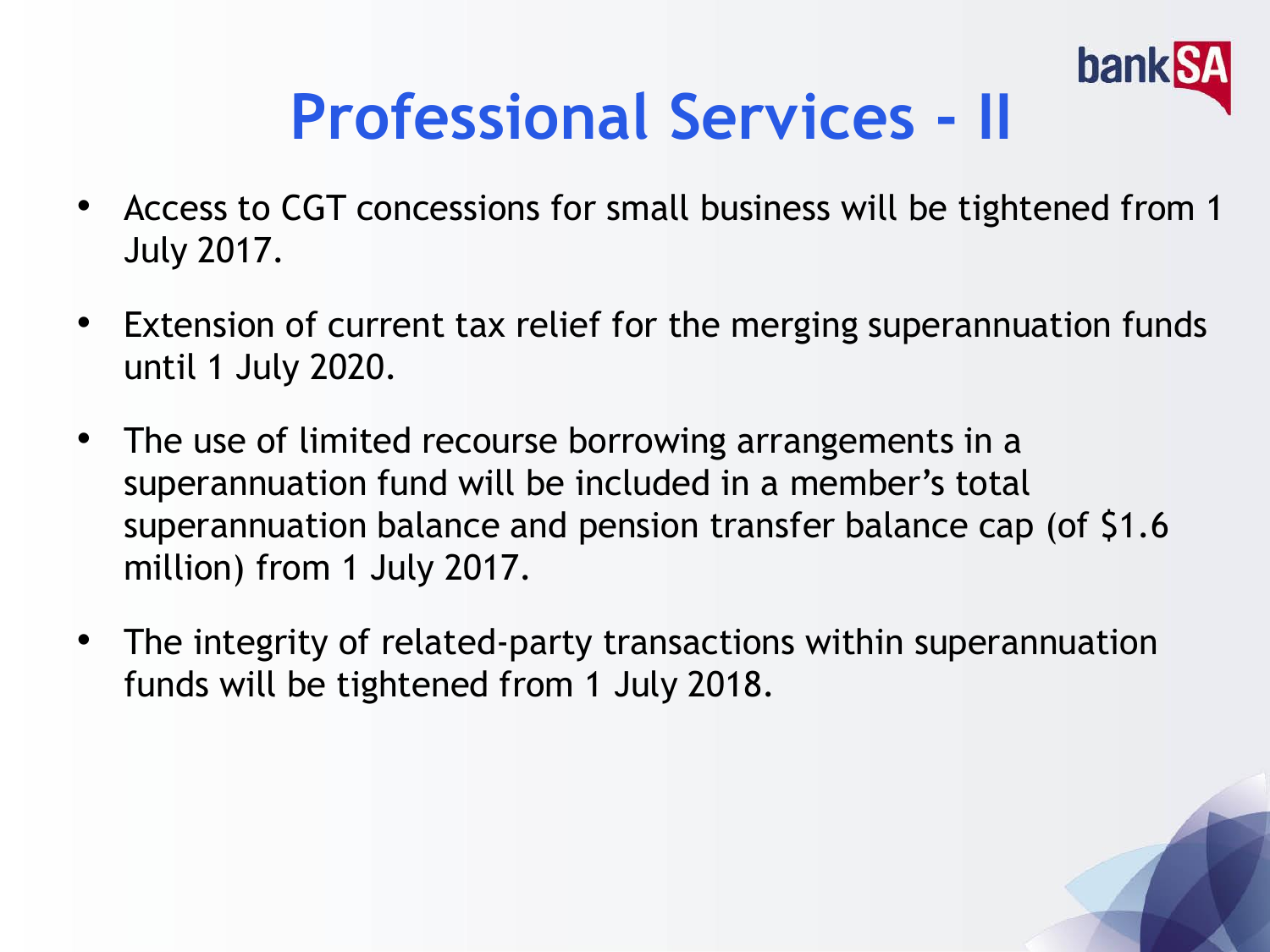

### **Education - Schools**

- Schools, on balance, were winners in this budget.
- In "Gonski 2.0", the Government will deliver an \$18.6 billion education package for schools over the next decade, from 2018.
- The funding will be allocated on a needs-based school funding model.
- Funding to some private and Catholic schools will be cut or frozen.
- News reports indicate Labor will vote against the changes, on the basis that it is a smaller increase in school funding than was scheduled previously by Labor.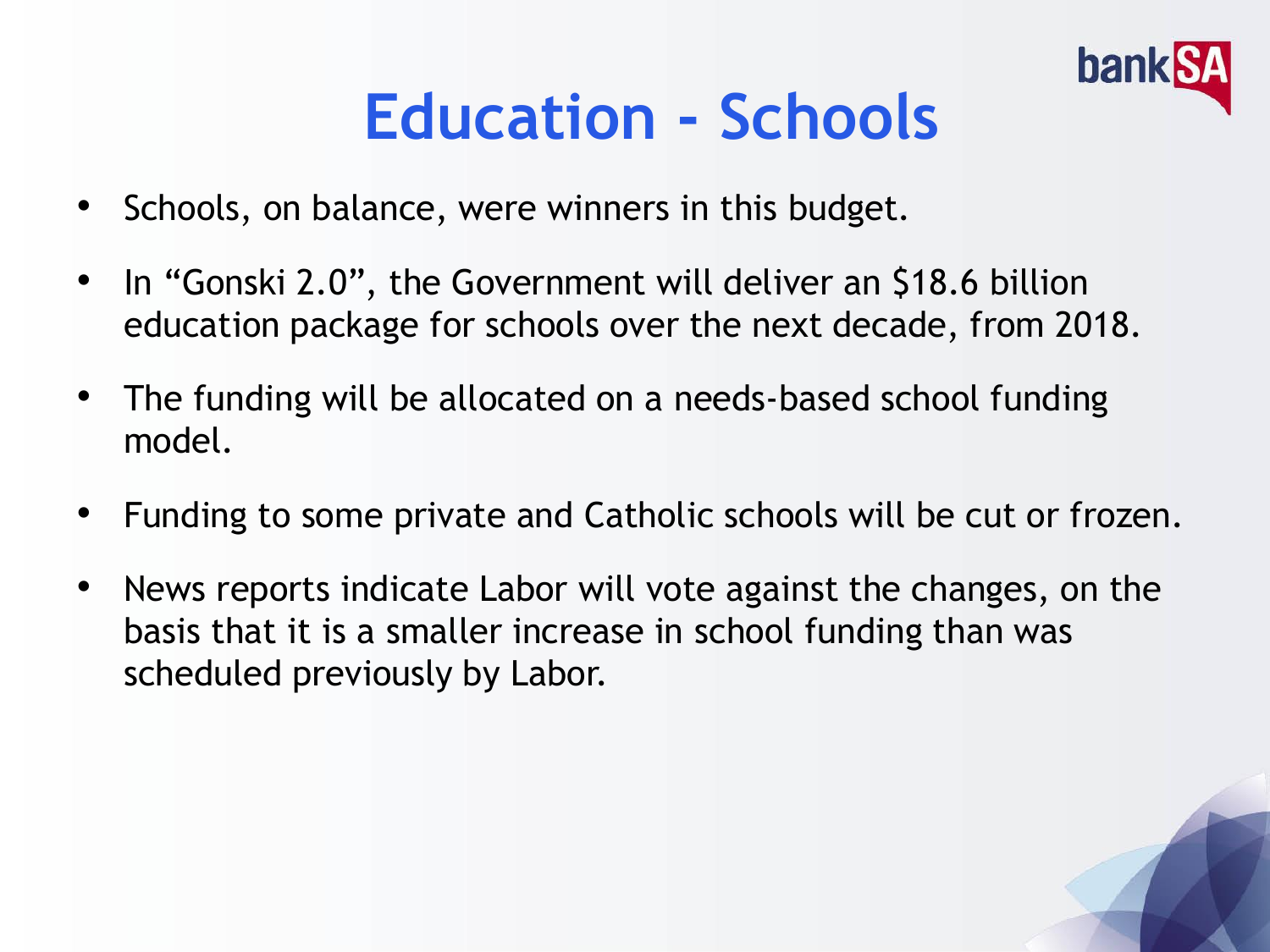#### **banl Education – Higher Education**

- The higher education sector fared poorly in this budget. It will have its funding cut by \$2.8 billion over four years.
- Universities will have to meet a 2.5% efficiency dividend on the Commonwealth Grant Scheme in 2018 and 2019 and elements of university funding will be contingent on performance.
- Student fees will rise by 7.5%, phased in over 4 years starting in 2018.
- All of the additional cost of the fees can be deferred on the Higher Education Loan Program (HELP) scheme. The Budget included changes to the HELP scheme, including a reduction in the repayment threshold from \$51,957 (for 2018-19) to \$42,000 in mid-2018. This means students will begin repaying their loans earlier. There will also be a change in the repayment rate, so that debt is repaid faster.
- News reports suggest these measures for higher education may not pass through Senate; the bill is opposed by Labor, the Greens and independent Jacqui Lambie.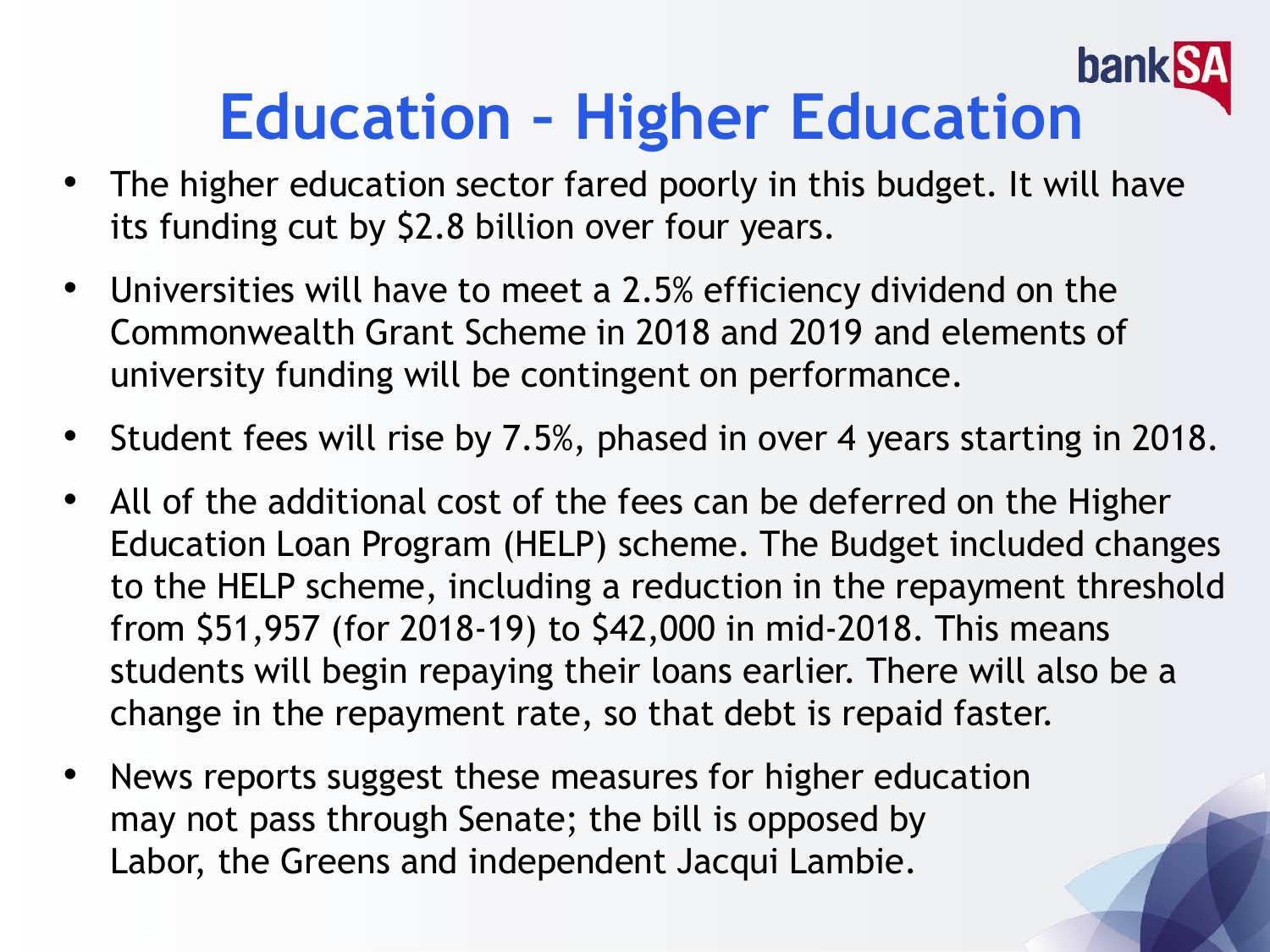

### **Seniors and Aged Care**

- From 1 July 2018, individuals aged 65 and older will be able to make a non-concessional contribution of up to \$300,000 using proceeds from the sale of a principal residence held for at least 10 years into their superannuation. These downsizing contributions will not be subject to the existing contribution caps. The contribution will be exempt from the age test, the work test and the \$1.6 million total superannuation balance test, but will not be exempt from the \$1.6 million transfer balance cap. The Government is also allowing "both members of a couple" to take advantage of the concession for the same home.
- The Zero Real Interest Loans program provided loans to assist agedcare providers to build or extend residential aged-care services in areas of high need. Loans provided under the program attract an interest rate equivalent to the consumer price index. Four funding rounds were completed, with the final round of offers finalised in 2013. No further loans will be allocated.
- Tougher residency requirements for access to the Age Pension.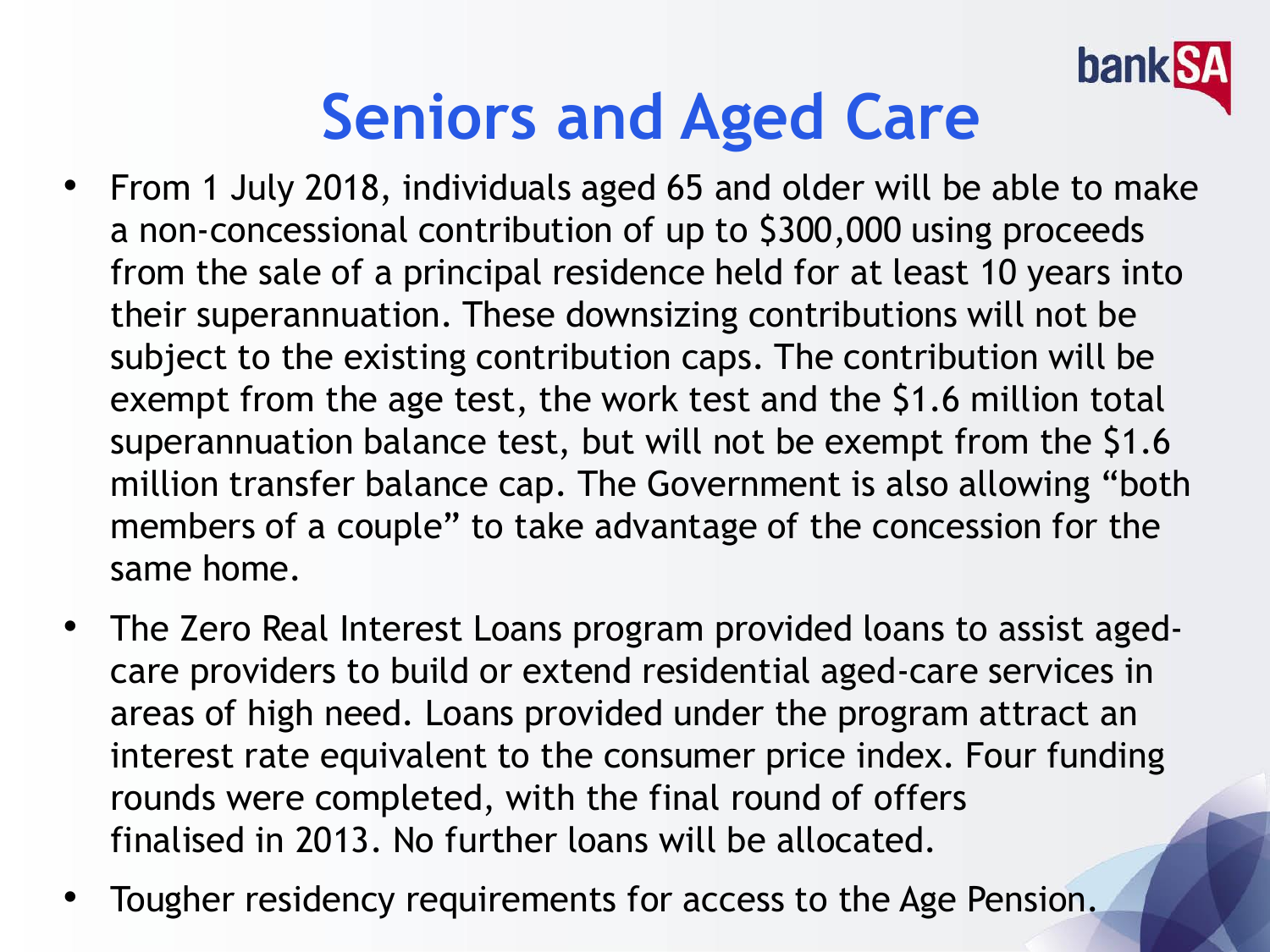#### **bankk Consumers – Better or Worse Off?**



- The increase in the Medicare levy surcharge from 2% to 2.5% will mean those households subject to the levy and earning up to \$180,000 will be worse off from 1 July 2019.
- However, a 2% temporary deficit reduction levy for incomes over \$180,000 will end 1 July 2017. Higher income earners will therefore be better off.
- Weak income growth however, will likely continue to keep a lid on consumer spending.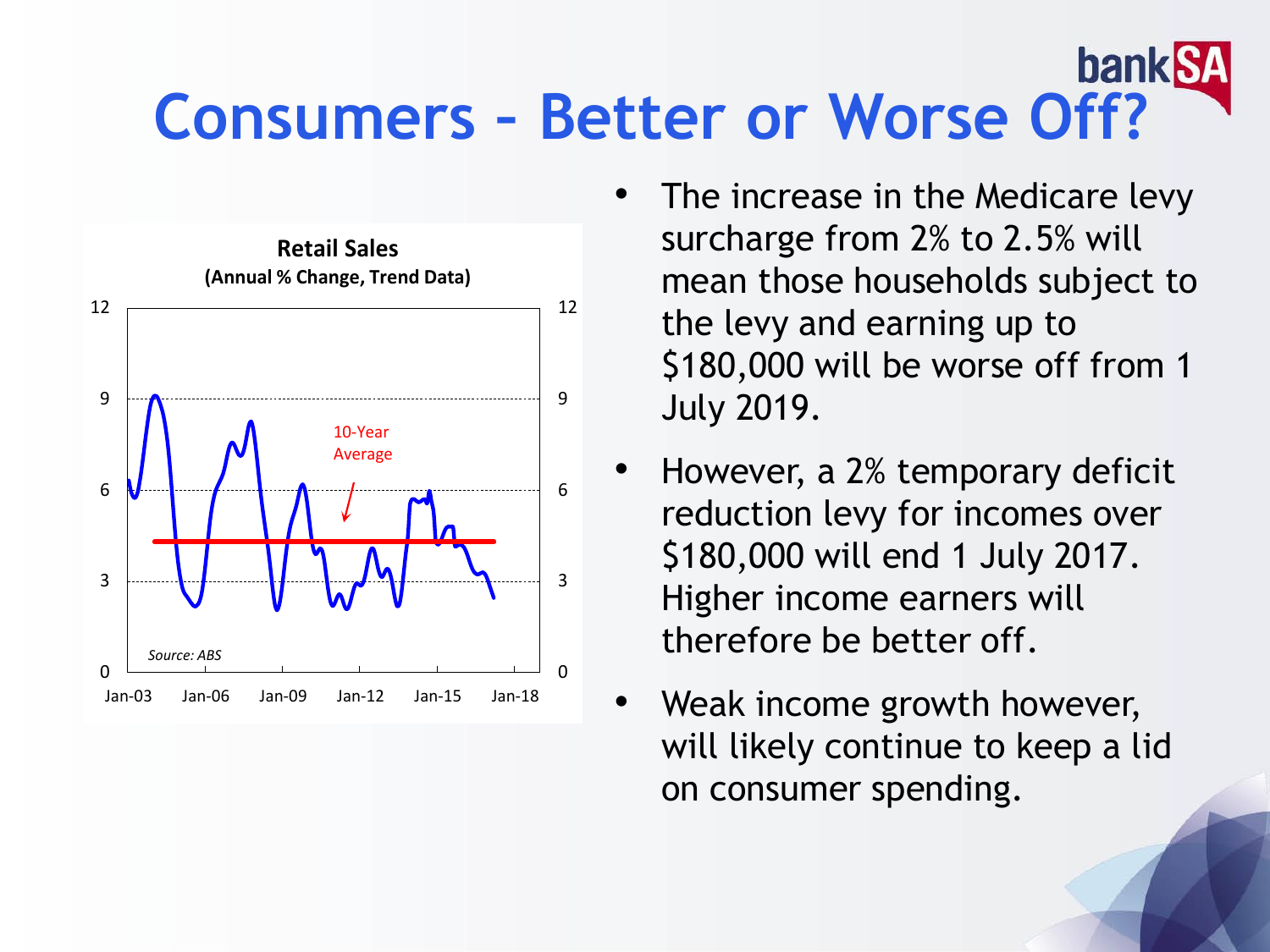

### **Consumer Confidence**



#### **Consumer Sentiment Index**

- The Westpac-MI gauge of consumer confidence fell by 1.1% in May to 98.0, indicating pessimists slightly outweigh optimists in the economy.
- 33% of households expect the Federal Budget to have an negative impact on family finances versus 7% expecting an improvement.
- While the response from households is negative towards the Federal Budget, the impact on confidence appears to be marginal.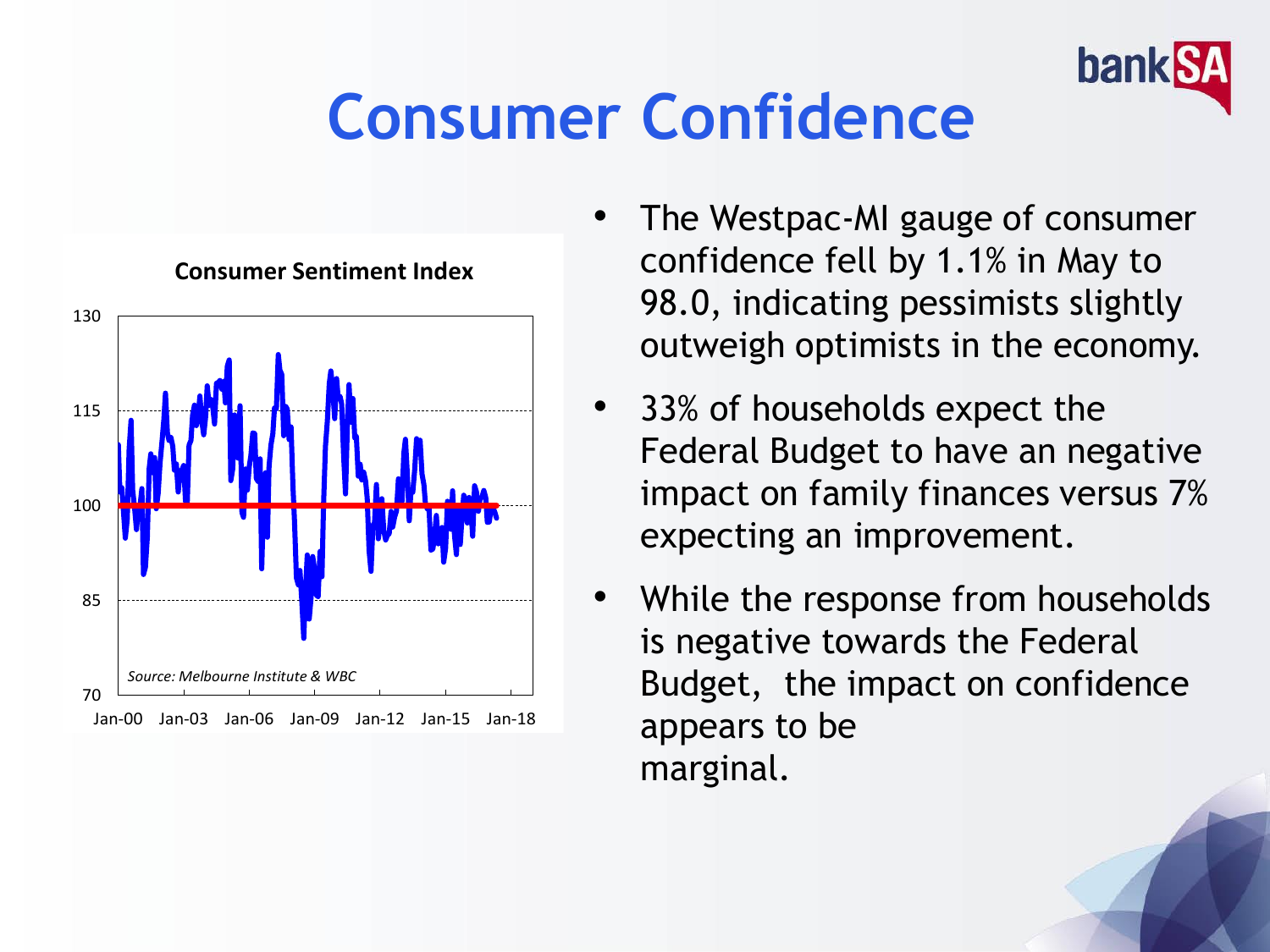

### **Business Confidence**



#### **Business Confidence**

- The data on business confidence that will give us the first read on the impact of the Budget on business sentiment is due for release on June 13. In April, business confidence rose to 12.9 index points, which was the highest in seven years.
- Infrastructure spending, the proposal to push forward with the company tax cuts and the extension to the instant depreciation write-off for small businesses are positives for businesses.
- However, some of these measures had been previously announced.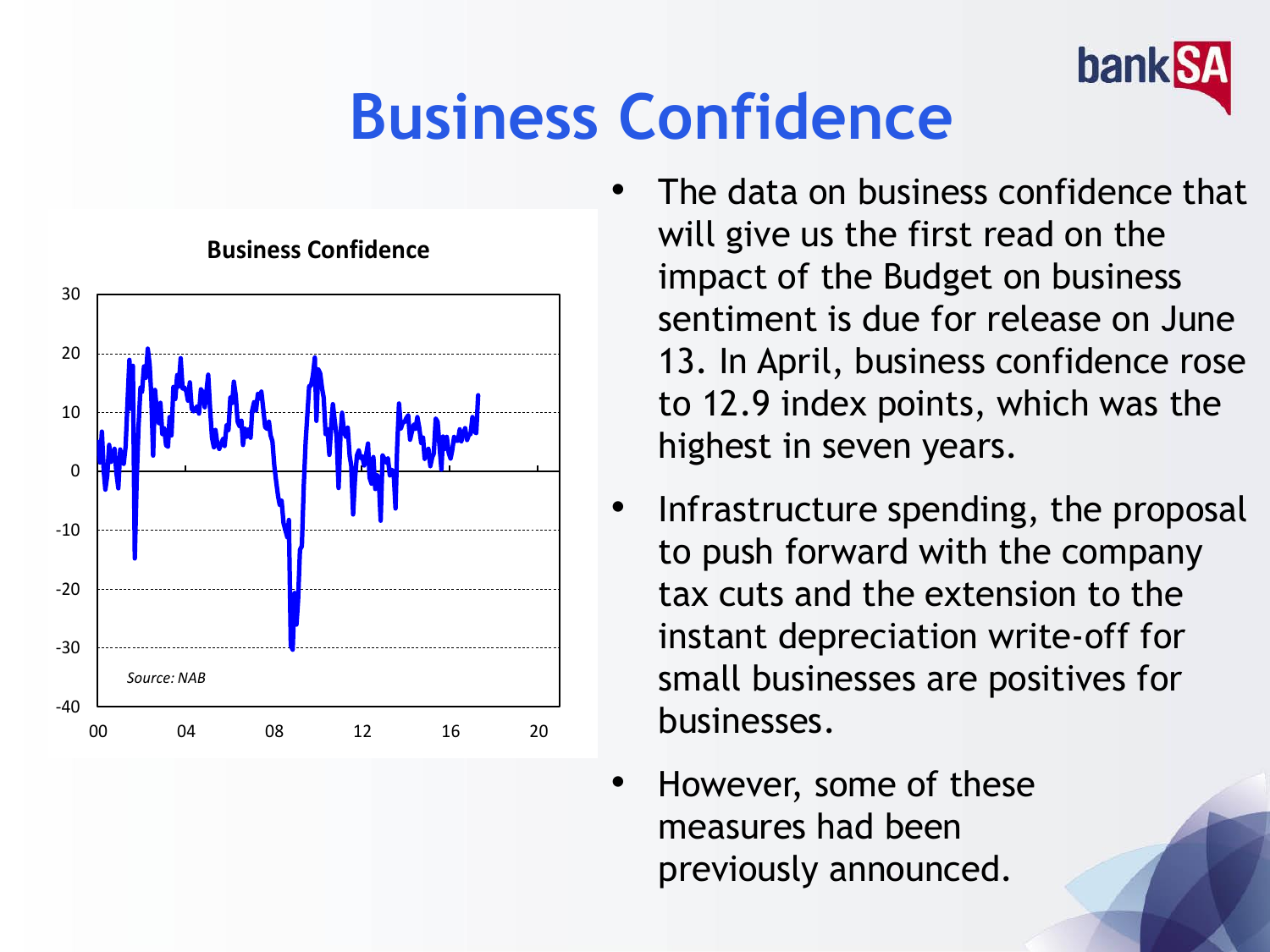

## **The Budget Bottom Line**



- The Government is expecting an underlying cash deficit of \$29.4 billion in 2017-18 after an expected deficit of \$37.6 billion in 2016-17.
- A surplus is projected for 2020- 21.
- The path to a surplus depends on economic parameters being met.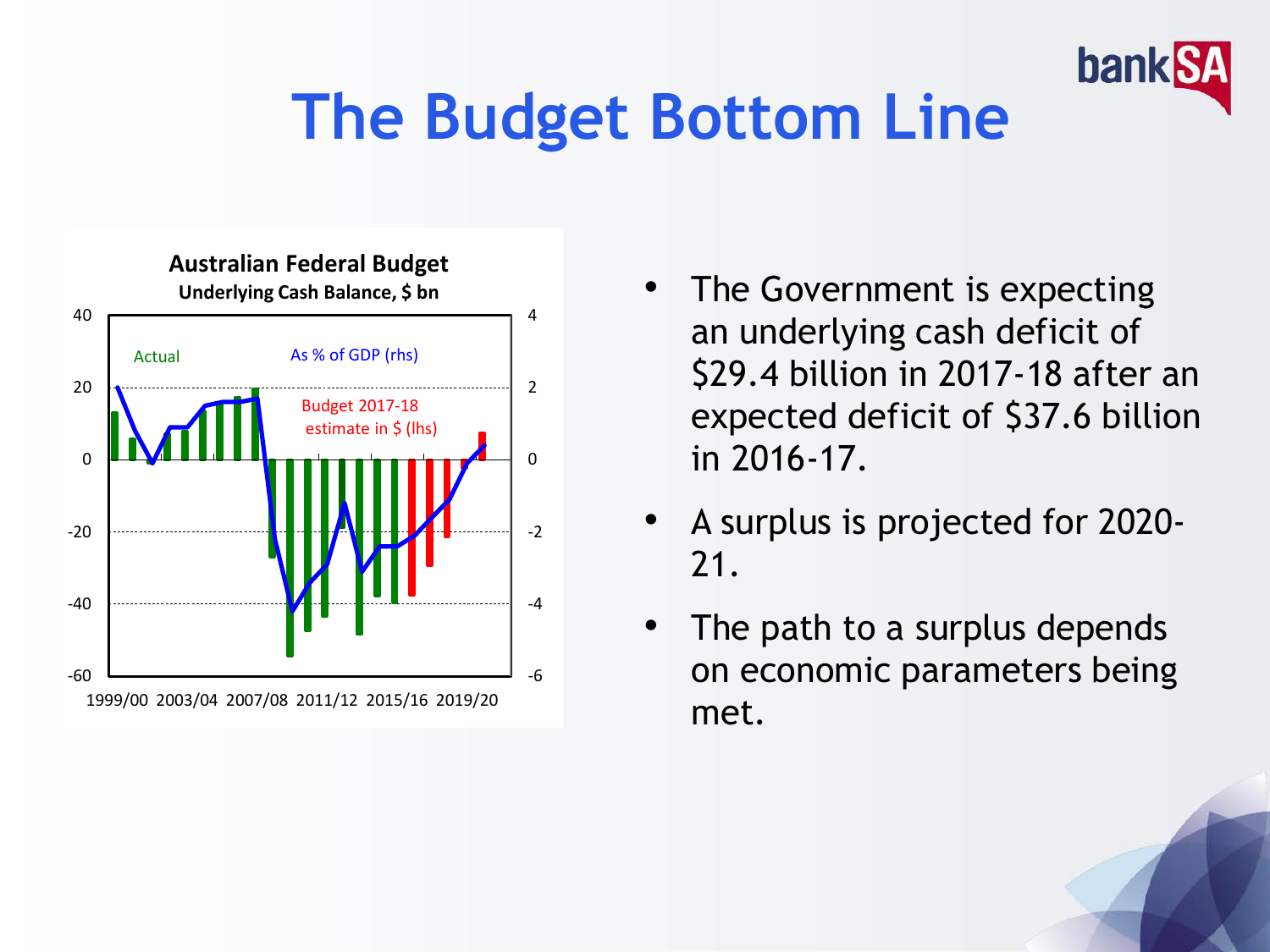#### bank SA **Will the Budget be Back in the Black?**



- The path to a surplus depends highly on higher revenues.
- Higher revenues is in turn highly dependent on a lift in the rate of economic growth and incomes.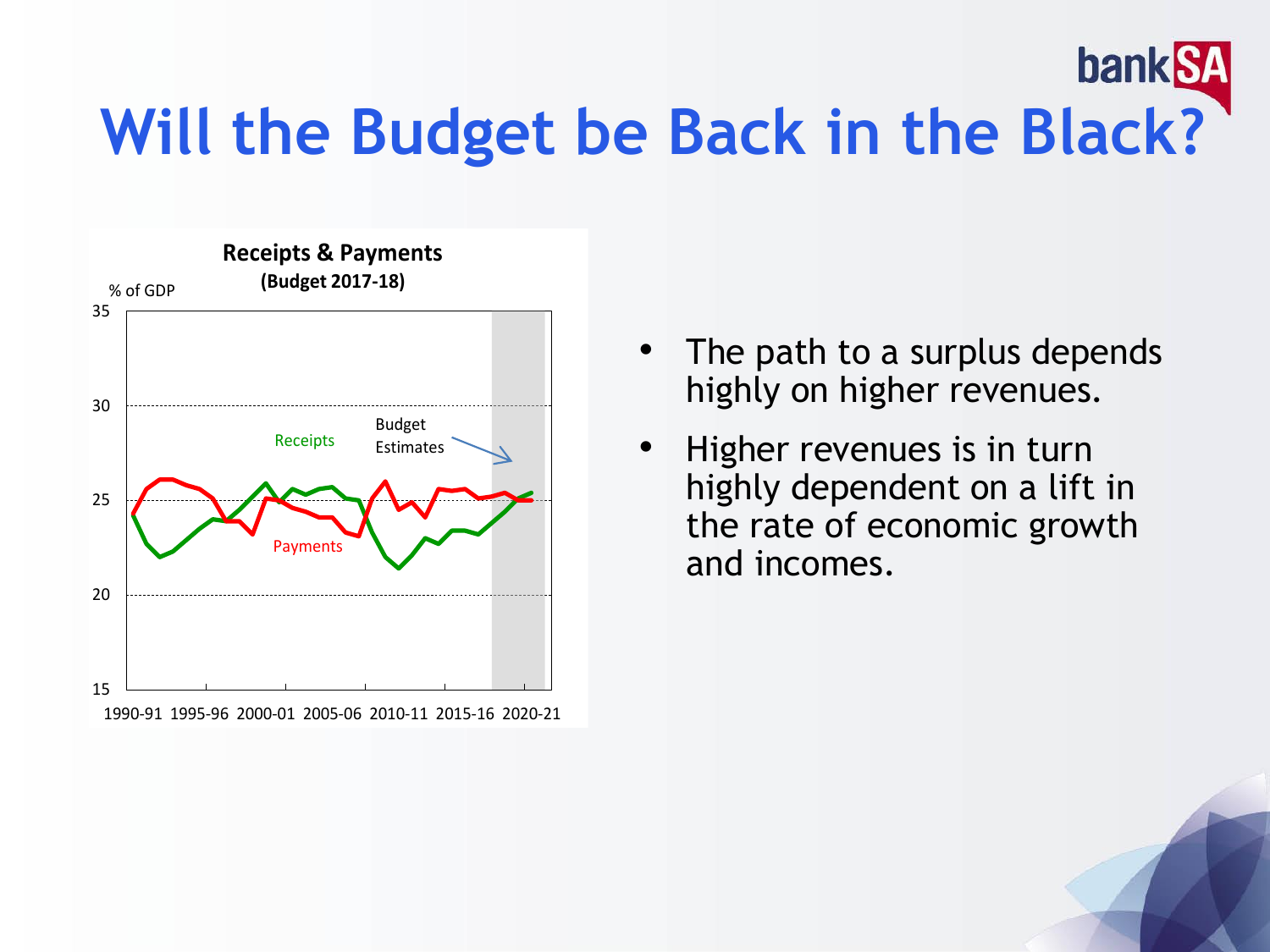#### bank **Revenue Growth – Where From?**



• A stabilisation of commodity prices will help the Budget bottom line. But wages growth remains subdued, running at sub 2% per annum. The Budget's forecasts for wages appear overly optimistic. Projections are for wages to grow by 2.5% in 2017-18, lifting to 3.75% in 2020-21.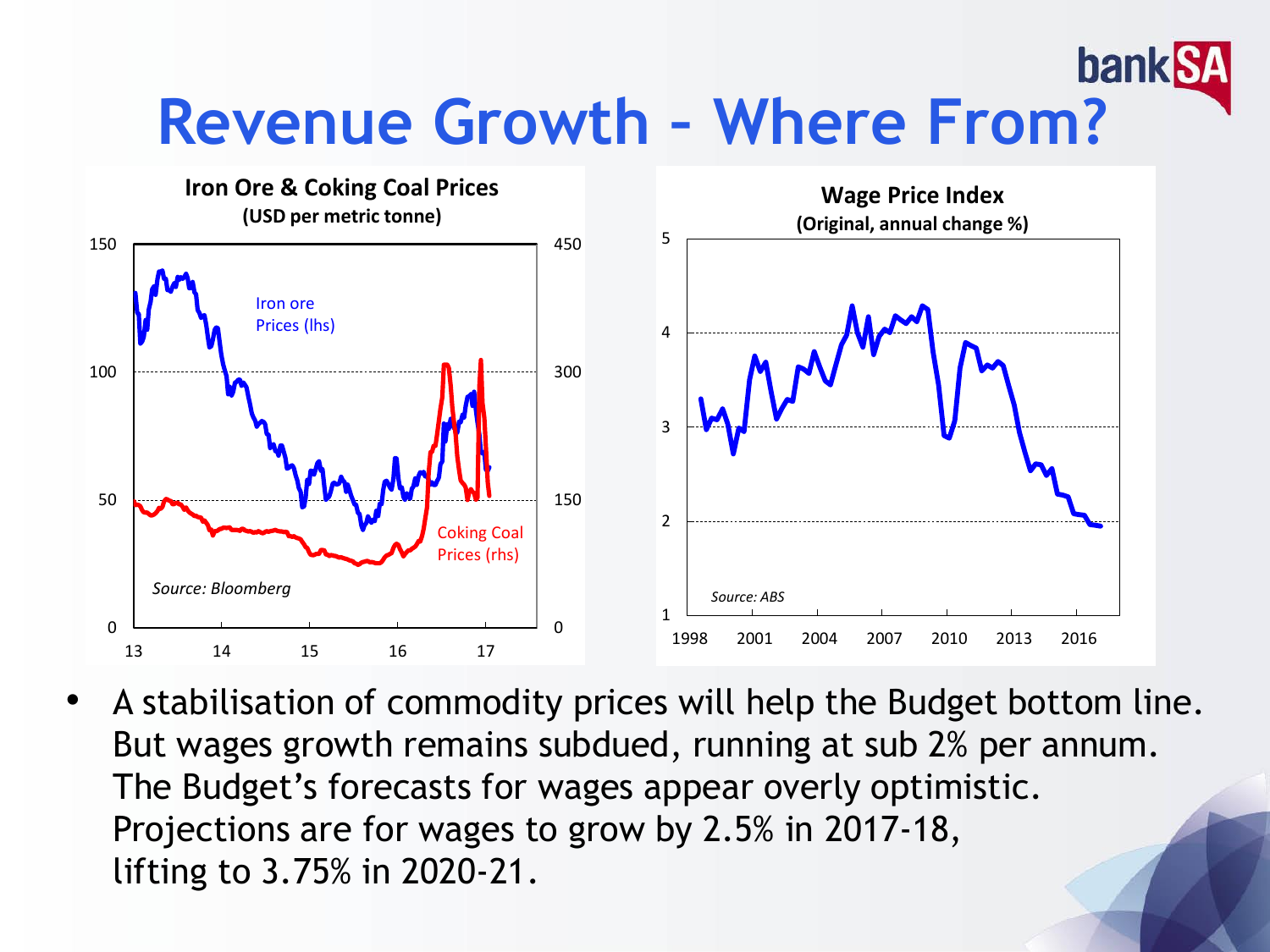

### **No Need for Urgent Action**

- There is no need to sharply raise taxes or cut spending to reach a budget surplus in a hurry.
- Net debt is expected to now peak at 19.8% of GDP in 2018- 19, which is low by international standards.

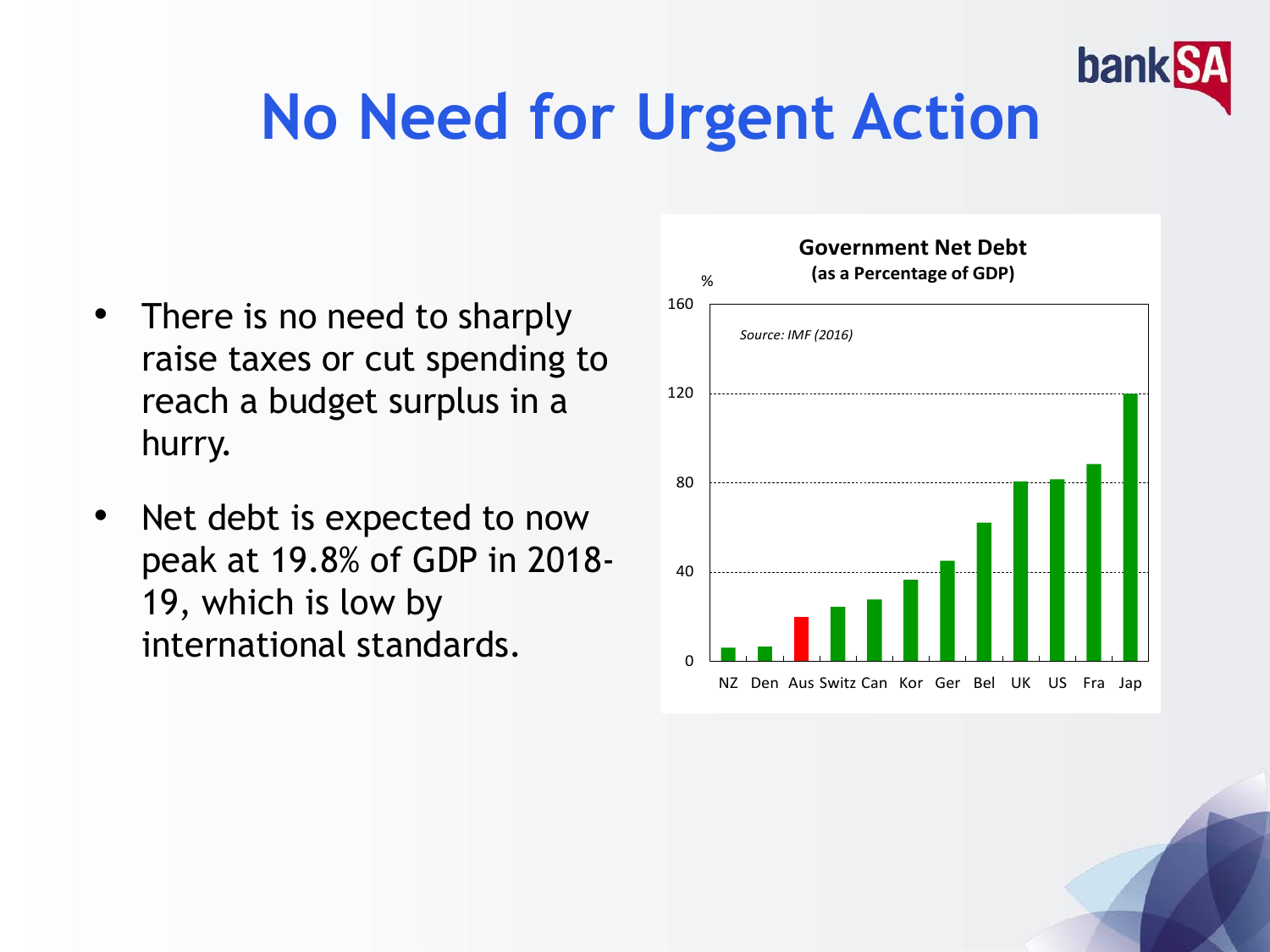#### **bank But Long-Run Issues Remain**

- Ideally, the budget should be in balance over the long-run. The budget is forecasting a return to surplus in 2020, but depends on economic parameters turning out as projected.
- Measures aimed at budget repair continue to be piecemeal, and further complicate Australia's complicated tax and transfer system.
- The 2017-18 budget again failed to tackle tough structural issues. Broad and wide-ranging tax reform was raised in early 2015 and now appears to have been forgotten. Reform which aims at simplifying and reducing economic costs of tax policies would have long-term benefits.
- The sustainability of public finances with an ageing population is a key long-term issue.
- Following the Budget, Moody's and Standard & Poor's (S&P) credit rating agencies reaffirmed Australia's top AAA credit rating. However, S&P continues to hold a negative outlook which suggests a risk of a downgrade remains.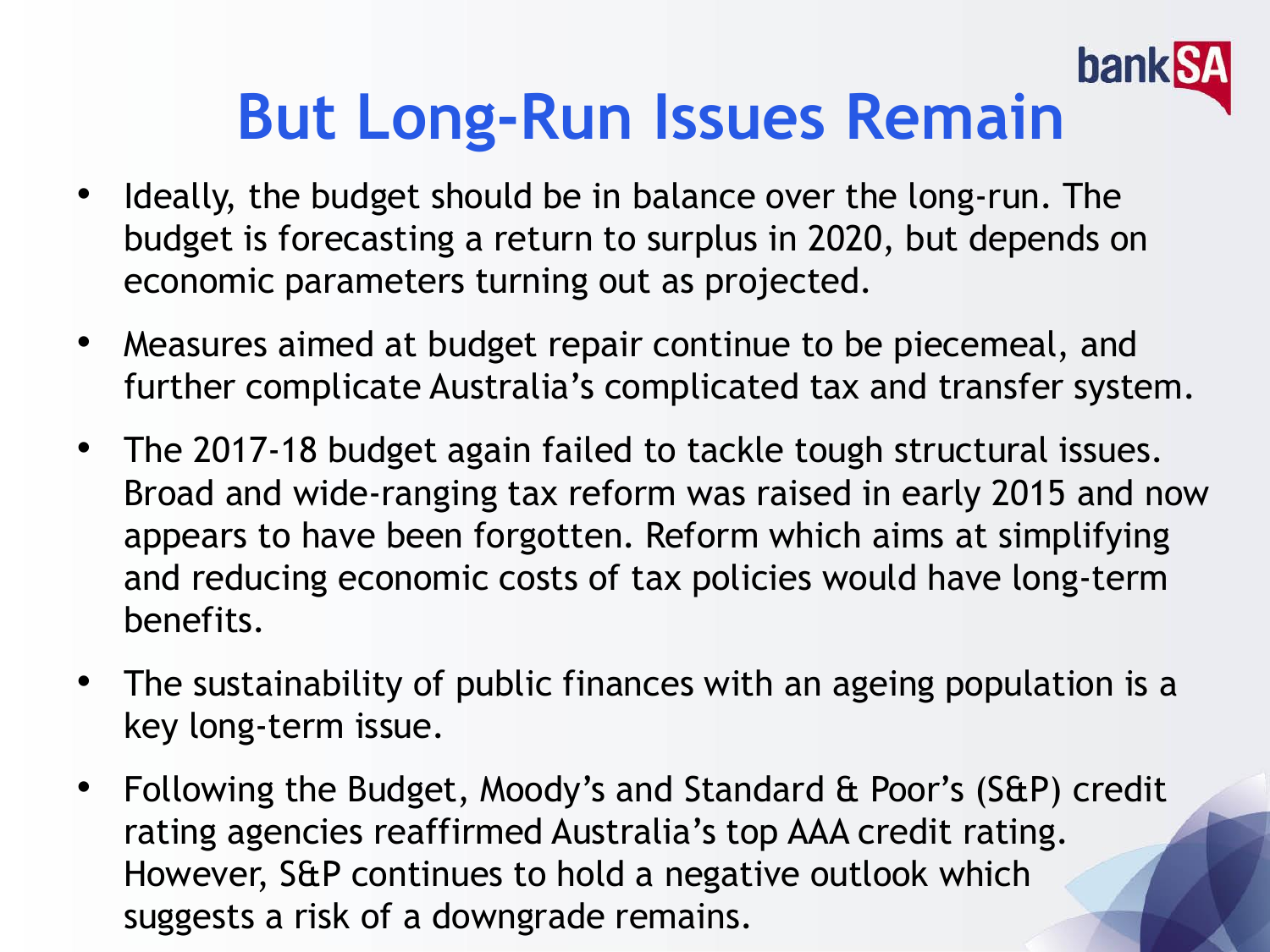

#### **Disclaimer**

"The information contained in this report (the Information) is provided for, and is only to be used by, persons in Australia. The information may not comply with the laws of another jurisdiction. The Information is general in nature and does not take into account the particular investment objectives or financial situation of any potential reader. It does not constitute, and should not be relied on as, financial or investment advice or recommendations (expressed or implied) and is not an invitation to take up securities or other financial products or services. No decision should be made on the basis of the Information without first seeking expert financial advice. For persons with whom BankSA has a contract to supply Information, the supply of the Information is made under that contract and BankSA's agreed terms of supply apply. BankSA does not represent or guarantee that the Information is accurate or free from errors or omissions and BankSA disclaims any duty of care in relation to the Information and liability for any reliance on investment decisions made using the Information. The Information is subject to change. Terms, conditions and any fees apply to BankSA products and details are available. BankSA or its officers, agents or employees (including persons involved in preparation of the Information) may have financial interests in the markets discussed in the Information. BankSA owns copyright in the Information unless otherwise indicated. The Information should not be reproduced, distributed, linked or transmitted without the written consent of BankSA. "